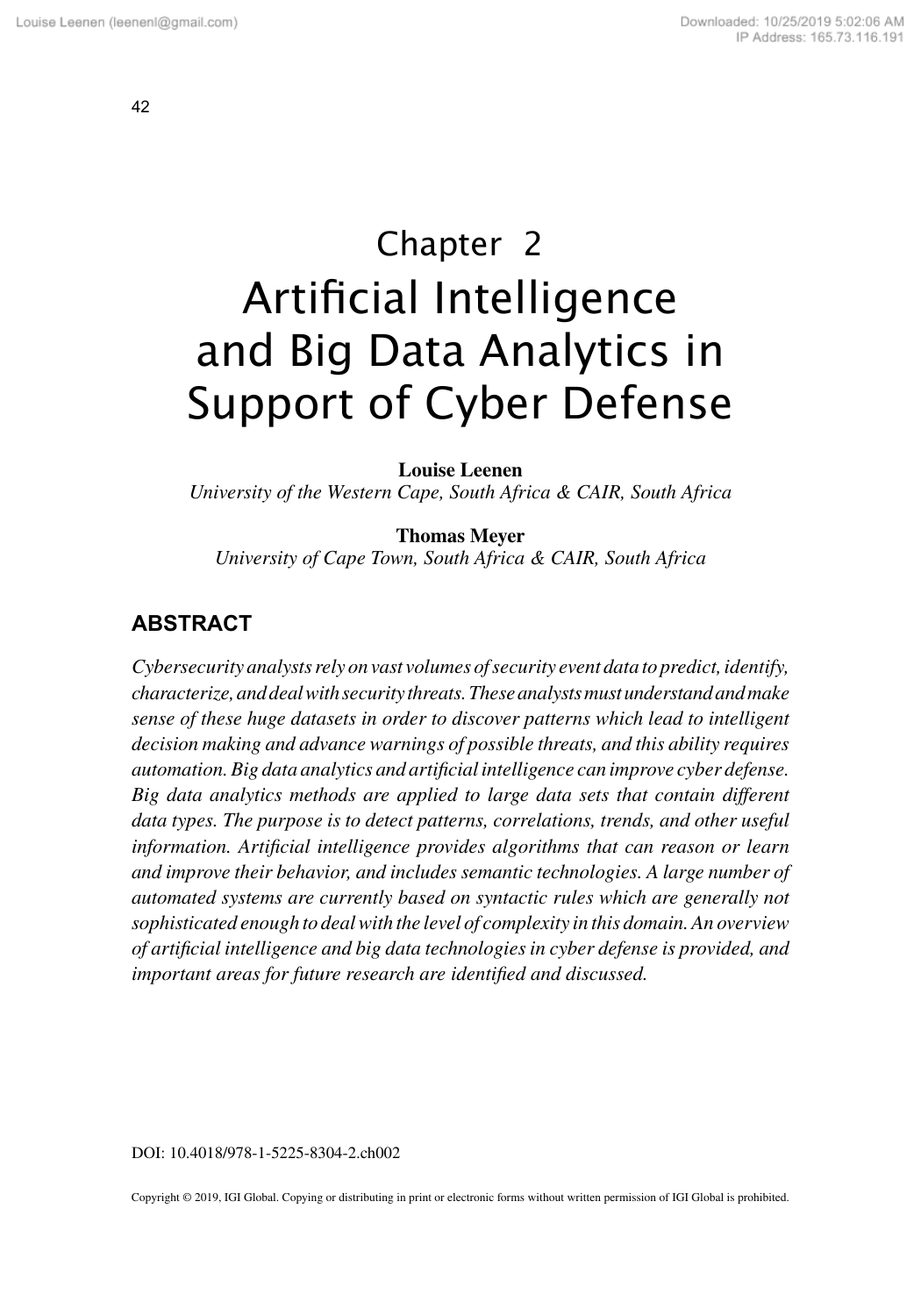## **INTRODUCTION**

Governments, military forces and other organisations responsible for cyber defence deal with vast amounts of data that has to be understood in order to lead to intelligent decision making. The rapid increase in the number and variety of cyber threats, and in the volume of information that has to be processed, integrated and understood to provide efficient counter-measures provide challenges to the defence community. Integration of information requires an encoded common vocabulary and shared understanding of the domain whilst the vast amounts of information pertinent to cybersecurity requires automation for processing and decision making. It is widely recognised that cyber defence requires the capabilities of artificial intelligence (AI) and big data processing (Vasudevan, 2018), (Graham, 2018) (Masimbuka, Grobler, & Watson, 2018). Big data provides the huge sets of data AI algorithms require to train data and to learn, i.e. to determine what normal behaviour is and thus to be able to detect abnormal events. These technologies are used for intrusion detection, malware classification and attribution, attack prediction and other applications. Artificial intelligence has made a resurgence in the past decade due to an underlying component, semantic technology. Semantic technologies represents a number of different technologies aiming to derive meaning from information. The combination of AI with big data capabilities go hand in hand to manage different data sets, to gain interoperability and insights and to make predictions<sup>1</sup>. One example of a limitation of current cybersecurity systems is that they tend to produce large numbers of false positives. Semantic technologies in conjunction with big data can improve this limitation due, in part, to recent advances in the scalability of techniques for managing semantic technologies.

Big data processing refers to data processing that is different from traditional processing technologies with respect to the volume of data, the rate at which data is data generated and rate at which data is transmitted, in addition to the fact that it includes both structured and unstructured data. Big data refers to volumes of data that are too large to handle by traditional data base systems. Big data analytics refers to advanced analytic techniques such as machine learning, predictive analysis, and other intelligent processing and mining techniques applied to big data sets. Big data analytics is required to combine different sources of information in order to recognise patterns for the detection of network attacks and other cyber threats. This must take place fast enough so that counter measures can be put in place. According to Saurabh, the CEO of a cybersecurity platform provider, cybersecurity in mature organisations depend on big data and in most cases it is big data that eliminates vulnerabilities and halt attacks (Saurabh, 2017).

Semantic technologies is a knowledge representation paradigm where the meaning of data is encoded separately from the data itself. The use of semantic technologies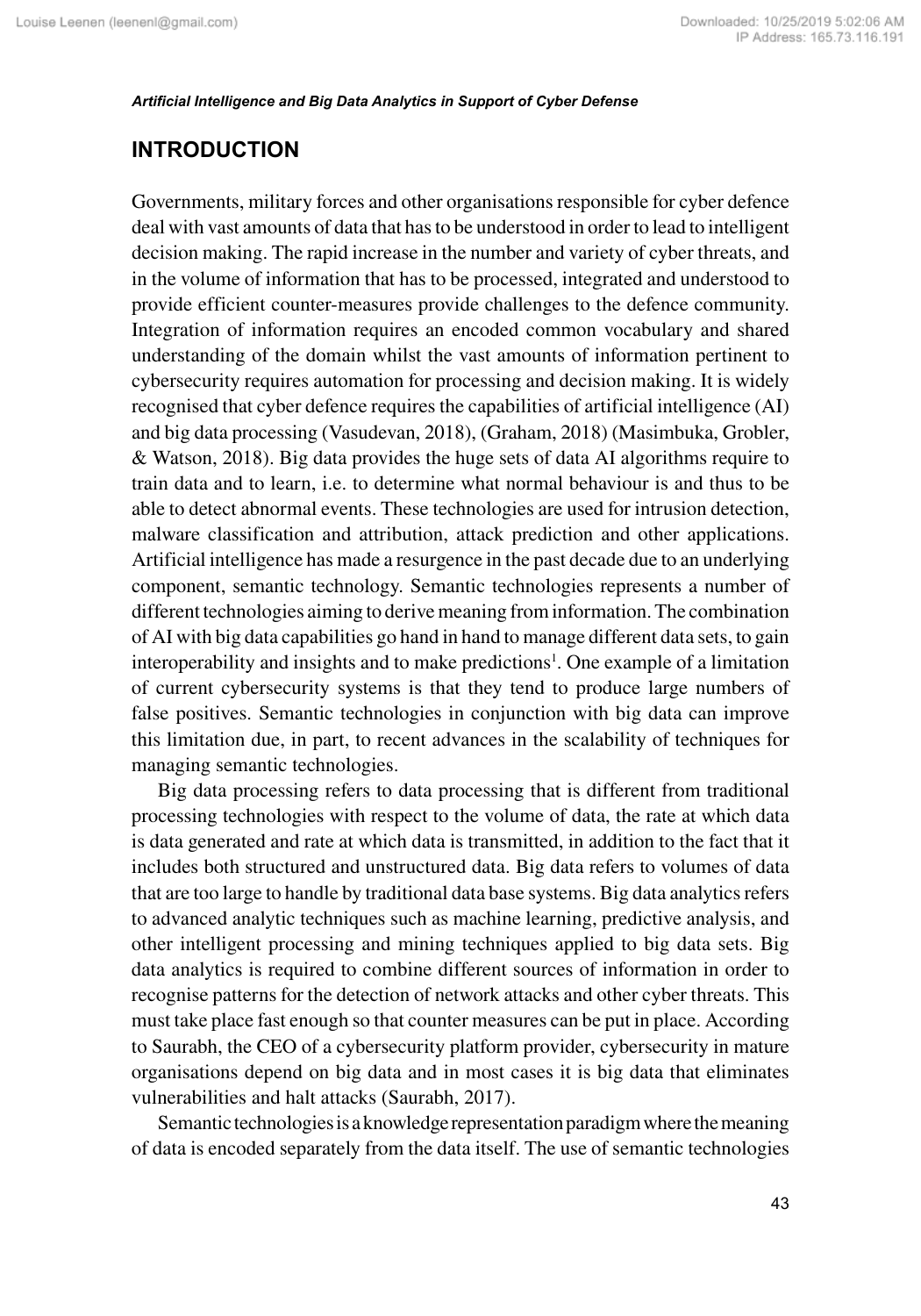such as logic-based systems to support decision making and an ability to process large sets of data have become essential. Hernandez-Ardieta & Tapiador (2013) state that it is virtually impossible for any organisation to manage cyber threats without collaboration with partners and allies. Collaboration includes sharing of threat related and cybersecurity information on a near real-time basis and this requirement necessitates the development of infrastructure and mechanisms to facilitate the information sharing, specifically through standardisation of data formats and exchange protocols. It is not merely *how* to share information but also *what*, with *whom* and *when* to share, as well as reasoning about the repercussions of sharing sensitive data. This level of collaboration will be impossible without attaching meaning to data and the ability to reason over formal structures. The use of ontologies is the underlying semantic technology driving the Semantic Web initiative (Berners-Lee, Hendler, & Lassila, 2001). Blockchain technology is another emerging technology in the cyber defence domain.

Issues that arise from the use of AI and big data are the protection of privacy and the ethical use of these technologies. It should also be kept in mind that attackers can also use these technologies to their advantage.

Section 2 covers background on semantic technologies, including ontologies, and blockchain technology. Section 3 discusses current applications of AI and big data analysis in cyber defence. Section 4 focuses on emerging trends in the AI and big data communities that are relevant in the cyber domain. The cyber defence community should take note of the necessity to perform research in these identified areas. The paper is concluded in Section 5.

## **BACKGROUND**

## **Semantic Technologies**

Semantic technologies is a term that represents a number of different technologies aiming to derive meaning from information. Some examples of such technologies are natural language processing, data mining, semantic search technologies, and ontologies. It should be noted that semantic technologies are not the same as Semantic Web technologies; the latter is a subset of the former. Semantic Web technologies are technology standards from the World Wide Web Consortium (WC3) that are aimed at the representation of data on the Web. Examples of Semantic Web technologies are RFD (Resource Description Framework) and OWL (Web Ontology Language). The Cambridge Semantics group (Bio, n.d.) defines semantic technologies as "… algorithms and solutions that bring structure and meaning to information" and Semantic Web technologies as "…those that adhere to a specific set of WC3 open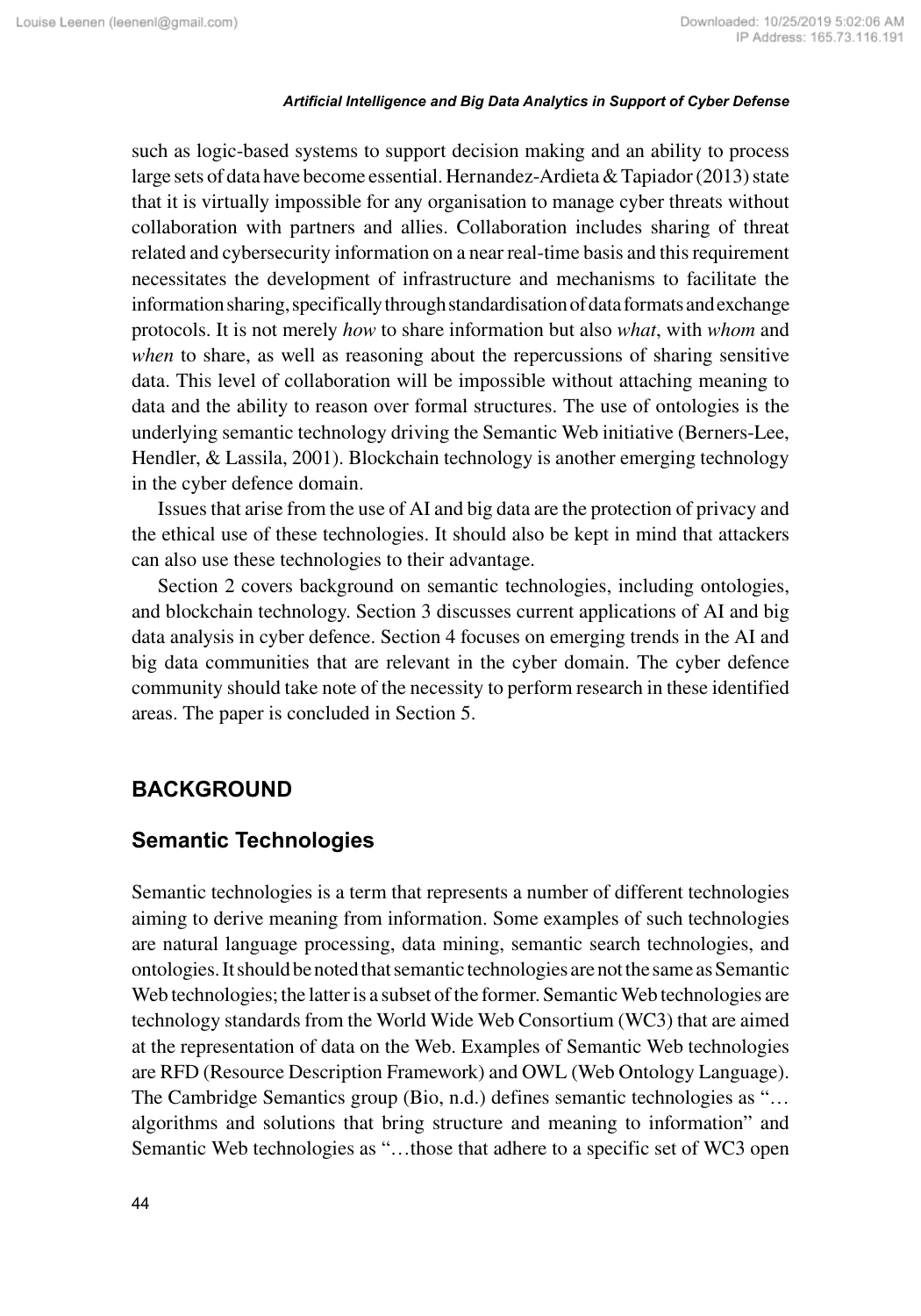technology standards that are designed to simplify the implementation of not only semantic technology solutions but other kind of solutions as well".

The use of semantic technologies such as logic-based systems to support decision making and an ability to process large sets of data have become essential. The use of ontologies is the underlying semantic technology driving the Semantic Web initiative (Berners-Lee, Hendler, & Lassila, 2001) and the next section provides an overview of ontologies.

## **Ontologies**

An ontology consists of a shared domain vocabulary and a set of assumptions about the meaning of terms in the vocabulary. A formal definition of an ontology is given by Gruber (1993): a "formal, explicit specification of a shared conceptualisation". An ontology is a technology that enables a formal, shared representation of the key concepts of a specific domain and it provides a way to attach meaning to the terms and relations used in describing the domain.

The main benefits of ontologies are the ability to perform semantic search, provision of a common shared vocabulary and sharing of domain knowledge, and the facilitation of semantic integration and interoperability between heterogeneous knowledge sources. Any satisfactory solution to search and integration problems will have to involve ways of making information machine-processable, a task that is only possible if machines have better access to the semantics of the information.

The information in an ontology is expressed in an ontology language (which are frequently logic-based languages), and then progressively refined. The construction and maintenance of ontologies greatly depend on the availability of ontology languages equipped with a well-defined semantics and powerful reasoning tools. Fortunately there already exists a class of logics, called description logics, which provide for both, and are therefore ideal candidates for ontology languages. The web ontology language, OWL 2.0, which was accorded the status of a W3C (World Wide Web Consortium) recommendation in 2009, is the official Semantic Web ontology language. OWL was designed to provide a common way to process the content of web information instead of just displaying it. There are a number of tools and environments available for building ontologies.

## **Blockchain Technology**

A blockchain is a decentralised public ledger of every transition that has taken place and it cannot be changed retrospectively. It is a collection of records that is overseen and validated by a network of people. It is basically a database that is owned by a wider community rather than one central authority. Each block records a number of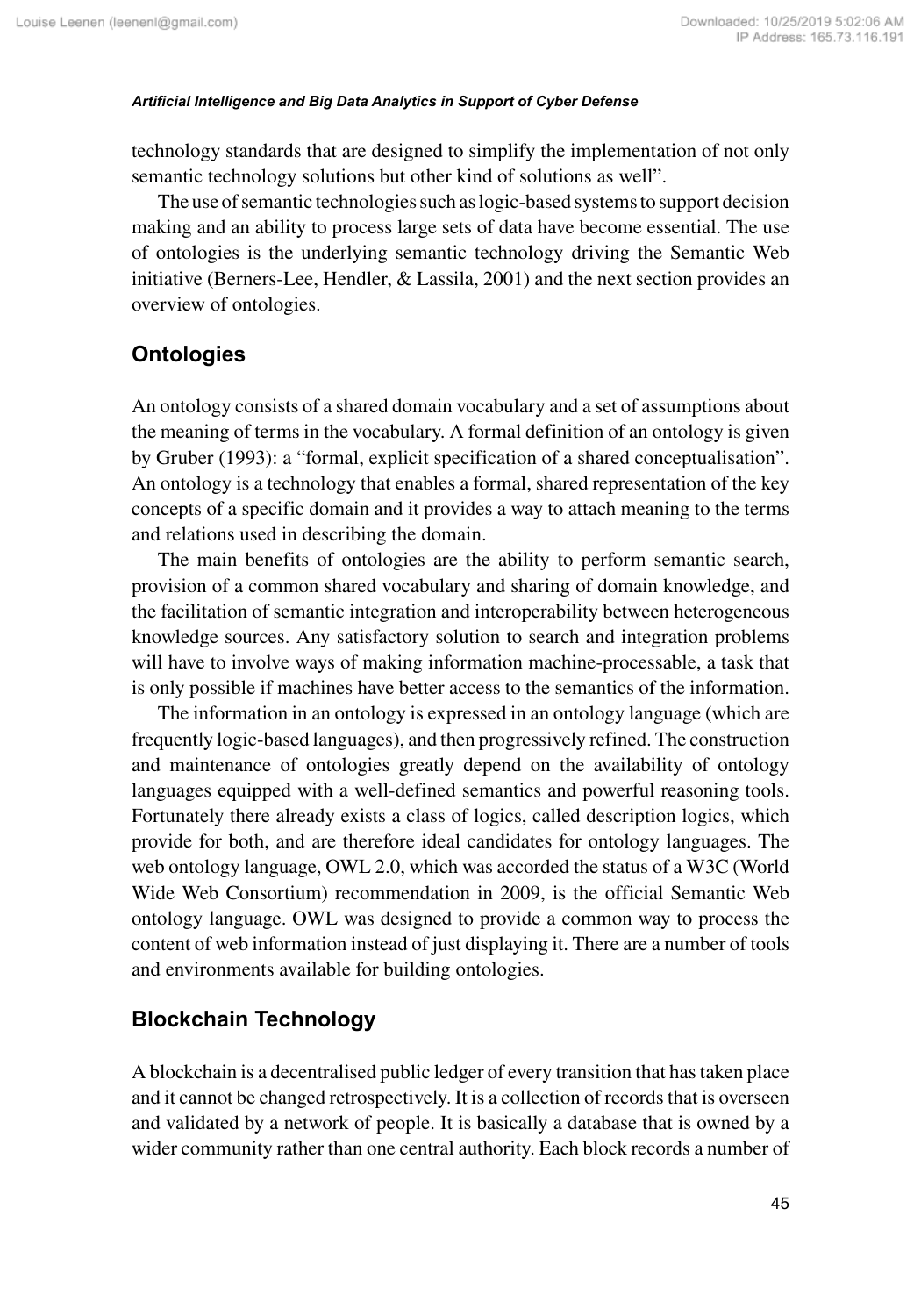transactions and blocks are chained together by containing hashes of the previous block. Blockchain technology is the backbone of cryptocurrencies but there are many other applications. Every user can add information to the chain and the data in a chain is secured through cryptography. One block contains a hash of the data in the previous block. (Martindale, 2018)

# **CURRENT APPLICATIONS OF AI AND BIG DATA IN CYBER DEFENCE**

Cybersecurity experts are struggling to keep up with the pace and variety of attacks, and the massive volume of data on cyber events. AI is flexible, adaptive and provides a learning capability to deal with the increasing complexity of cybercrime (Masimbuka, Grobler, & Watson, 2018). Existing literature discuss the numerous methods AI provides for cyber defence: computational intelligence, neural networks, intelligent agents, artificial immune systems, genetic algorithms, machine learning, data mining, pattern recognition, fuzzy logic, heuristics, constraint solving, intelligent search, etc. (Dilek, Cakir, & Aydin, 2015) (Tyugu, 2011). The subsections below discuss applications of these methods.

Big data analytics in cyber defence focuses on the ability to gather massive amounts of digital information to process, analyse, visualise and interpret results in order to predict and stop cyber-attacks. Advance warning of attacks and threat intelligence are becoming essential in security technologies. According to the Gartner report released in 2014 (Litan, 2014), big data analytics play a crucial role in detecting crime and security incidents. The vice president of Gartner, Avivah Litan, said that big data analytics gives companies faster access to their own data than ever before. It also enables them to integrate different data sources to get an overall picture of threats against their institutions (Riviera, 2014). A Trend Micro white paper on big data security challenges stated that (Addressing Big Data Security Challenges: The Right Tools for Smart Protection., 2012) "Successful protection relies on the right combination of methodologies, human insight, an expert understanding of the threat landscape, and the efficient processing of big data to create actionable intelligence".

In 2013, Teradata sponsored the Ponemon Institute (Big Data Analytics in Cyber Defense, 2013) to perform an investigation on organisations' cybersecurity defences and their use of big data analytics in their study "Big Data Analytics in Cyber Defense". The report covered a wide range of pertinent issues and gave an overview of the awareness and the application of new data management and big data analytics of organisations in the fight against network attacks and other cyber threats at that time. Although 61% of the respondents agreed that launching a strong defence against hackers and other cyber criminals requires their organisations to be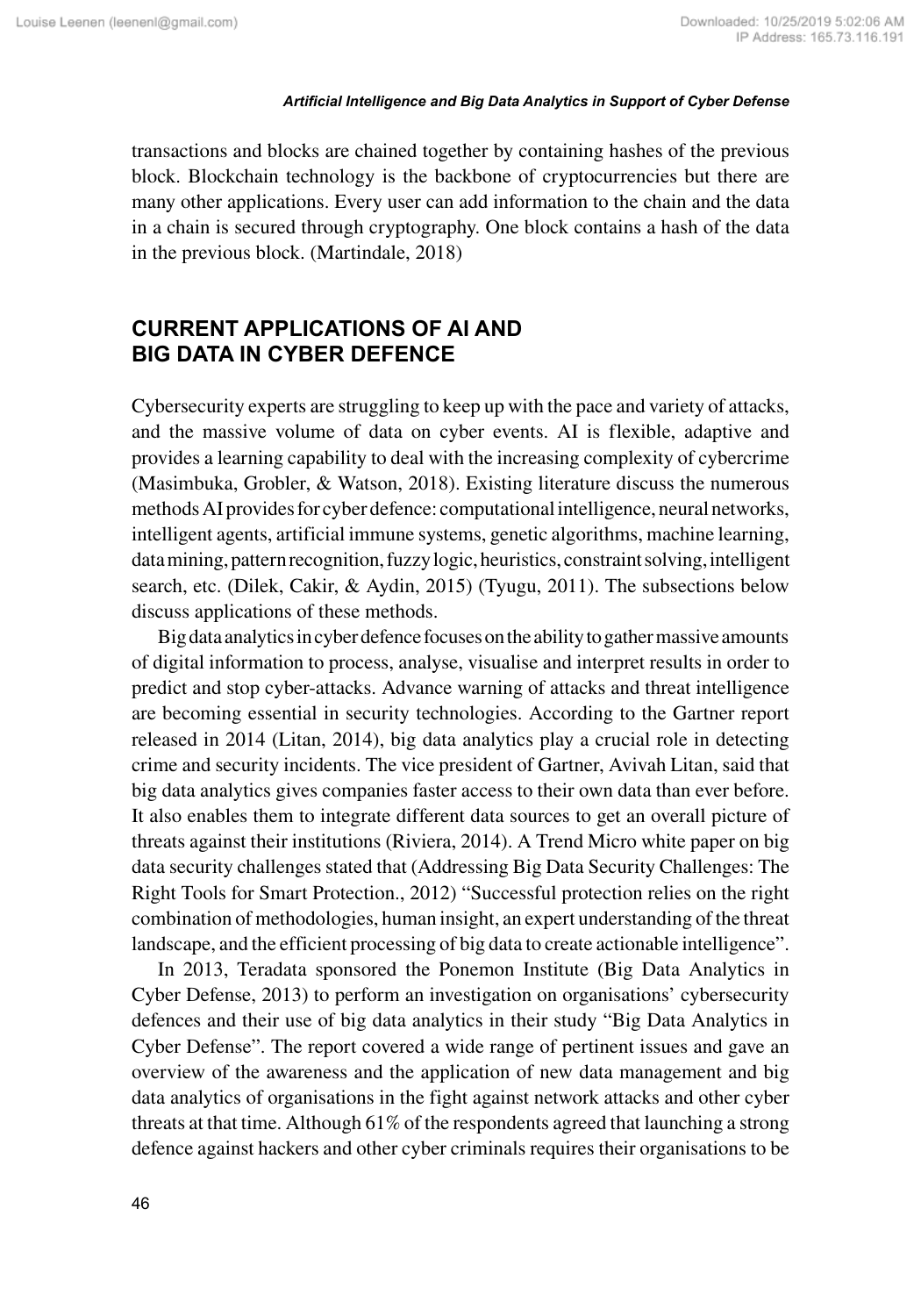able to detect and quickly contain anomalous and potentially malicious traffic in networks, at the time of the investigation, only 35% of respondents' organisations employed these tools. A positive result was that 51% of the organisations had knowledge of big data products that were available and regarded these tools as necessary in the fight against cyber threats. Only 23% of companies regularly applied big data analysis to counter threats but many organisations had plans to incorporate these tools in the future. The Ponemon Institute and Cloudera held a webinar on the state of cybersecurity big data analytics on 11 October 2016 (Ponemon, 2016). They found that organisations are 2.5 times more likely to identify a security risk within hours or minutes when they employ big data analytics. 81% of respondents indicated that demand for cybersecurity analytics had significantly increased over the year before this webinar took place and that heavy users of these technologies had a higher level of confidence in their ability to detect cyberincidents than light users. In the Ponemon Study of 2018 importance (Study on Global Megatrends in Cybersecurity, 2018), respondents were asked to rate the relevaive importance of specific technologies currently and in three years' time. AI in cyber defence was given a rating 31% currently but 71% in the future, while big analytics was given an importance rating of 33% now and 59% in the future. AI, analytics and threat intelligence feeds were the three technologies that, consistent with the previous Ponemon studies, been increasing in terms of perceived importance.

In April 2018, Kilpatrick Townsend teamed up with Ponemon to publish the Second Annual Study on Cybersecurity Risk to Knowledge Assets. This study found a dramatic increase in threats and awareness of threats to knowledge assets by oganisations. (Neditz, Dial, Jones, Grundman, & Bush, 2018).

The Cloud Security Alliance (Big Data Analytics for Security Intelligence, 2013) published a report on how the incorporation of big data is changing security analytics by providing new tools for leveraging data from both structured and unstructured sources. In this report, it is mentioned that people now create 2.5 quintillion bytes of data per day. The rate at which data is currently generated is creating a need for new technologies to analyse huge data sets. Big data analytics can be leveraged to correlate different sources in order to get a big picture. For example, financial transactions, log files and network traffic can be analysed to identify suspicious activities. The report pointed out that the urgency for collaborative research on big data topics were emphasised by the US Federal government's \$200 million funding for big data research in 2012 (Lohr, 2012). The report points out that big data analytics can, for instance, advance security intelligence produced by Security Information and Event Management (SIEM) alerts by "reducing the time for correlating, consolidating, and contextualising diverse security event information, and also for correlating long-term historical data for forensic purposes". According to the report, big data tools provide an advantage in: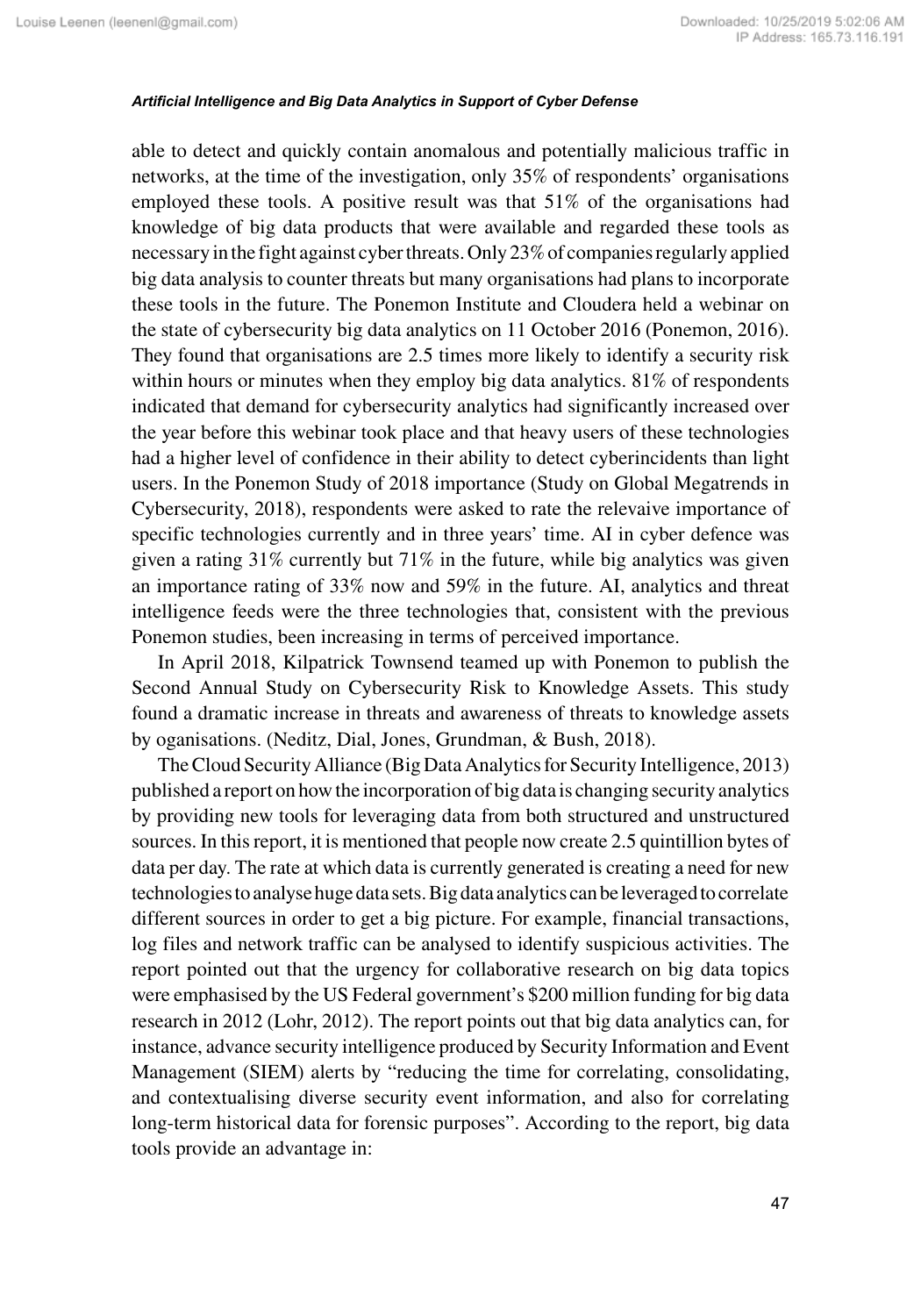- More economical storage of large data sets;
- Much faster analysis;
- Being able to analyse and manage unstructured data; and
- Providing cluster computing infrastructures which are more reliable and available.

There are many examples of the use of big data analytics in cyber defence systems but we only mention two:

- **Intel's Threat Intelligence Exchange (TIE) system (Marko, 2014):** Multiple systems all share security information detected on one device or system in a centralised big data repository which then informs other devices and systems. Each security system then adapts their policies and controls to block a newly detected threat.
- **IBM's QRadar Security Intelligence platform and IBM Big Data Platform (IBM Security Intelligence with Big Data, n.d.)**: Provide threat and risk detection via an integrated approach that combines real-time correlation analytics across structured and unstructured data, and forensic capabilities for evidence. With this approach it is possible to address advanced persistent threats as well as fraud and insider threats. A wide range of data is analysed over years of activity.

A few specific applications of these technologies and methods are discussed in the following subsections but it is not intended to be a comprehensive overview.

# **Intrusion Detection Systems, Attack Classification and Prediction**

A quick reaction to a network attack is one of the most essential requirements in cyber defence. When a system can identify an ongoing attack and classify the attack, efficient counter-measures can be taken. Balepin et al. (Balepin, Maltsev, Rowe, & Levitt, 2003) highlighted the need for quick responses with the increase in the speed of computer attacks. Various researchers have developed applications to identify and classify network attacks. Dilek, Cakir and Aydin (2015) give an overview AI-based Intrusion Detection systems. Alrajeh and Lloret ((2013) used AI for an Intrusion detection system in wireless networks. McAlwee et al. (MecElwee, Heaton, Fraley, & Cannady, 2017) employed deep learning to prioritise and respond to intrusion detection alerts.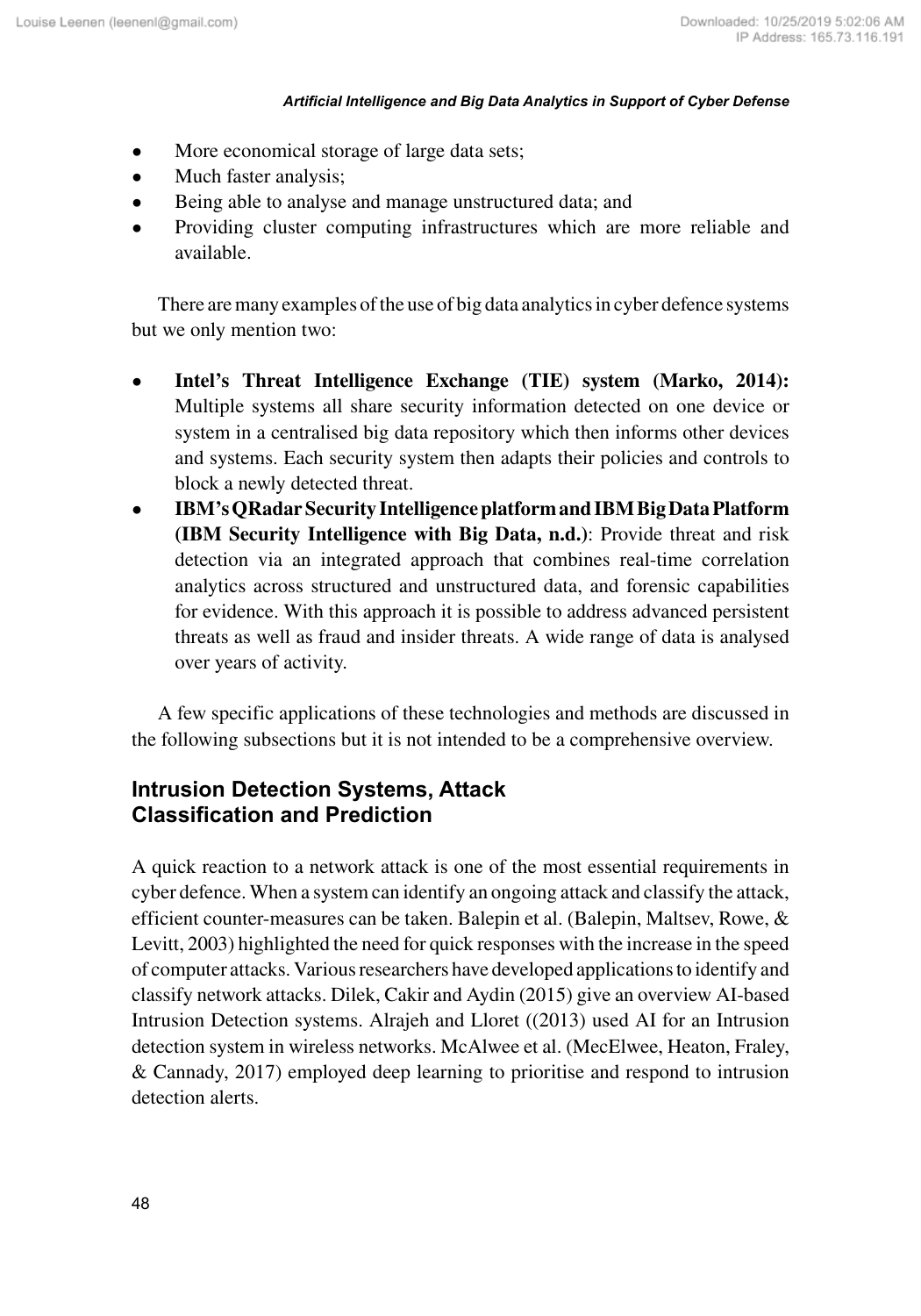A number of researchers implemented ontology-based systems for Intrusion Detection Systems (IDS) and network attack prediction. Bhandari and Guiral (2014) developed an ontology to perceive the security status of a network. van Heerden, Leenen and Irwin (2013) developed a network attack ontology to support the automated classification of attacks.

## **Malware Classification**

The classification of malware is a very complex discipline due to the fact that there does not exist clear boundaries for the different groups of malware; characteristics are often shared by different types of malware. Many attributes and state changes have to be considered to detect a piece of malware; this complexity also results in problems with the naming and the classification of malware. Good classification and naming schemes support the sharing of information across organisations, facilitate the detection of new threats, and assist with risk assessment in quarantine and clean-up (Bailey, et al., 2007). Bailey et al. also highlight that the complexity of modern malware makes the classification process increasingly difficult, especially in terms of consistency and completeness. Another problem is the rapid increase in the number and diversity of Internet malware. There are a number malware naming schemes, for example the CARO scheme, but there does not exist a commonly accepted standard scheme. Automated malware detection and classification systems currently classify malware inconsistently across products, and their results tend to be incomplete (Bailey, et al., 2007). Some of the available analysis systems are Cuckoo Sandbox, Malwr, VirusTotal, and Yarae. One of the major problems with these classification systems is that they are inconsistent, incomplete and fail to be concise in their semantics (Bailey, et al., 2007).

The first recommendation in the JASON cyber report (Science of Cybersecurity, 2010) is that the cybersecurity community should develop vocabularies and ontologies such that a common language and a set of basic concepts can be developed for a shared understanding. This report was commissioned by the United States Department of Defense. Mundie and McIntire (2013) state that: "Nowhere in the cybersecurity community is the lack of a common vocabulary, and the problems it causes, more apparent than in malware analysis." Mundie also stated on a podcast (Mundie & Allen, n.d.): "And in my view, all the other aspects of a science – the statistics, hypothesis testing, etc. – all of that can only be built on top of that shared understanding that the report highlighted."

Wang and Zhong (2017) and Botes, Leenen and De La Harpe (2017) used machine learning techniques for malware classification. A growing number of researchers are investigating the use of semantic technologies to develop more efficient malware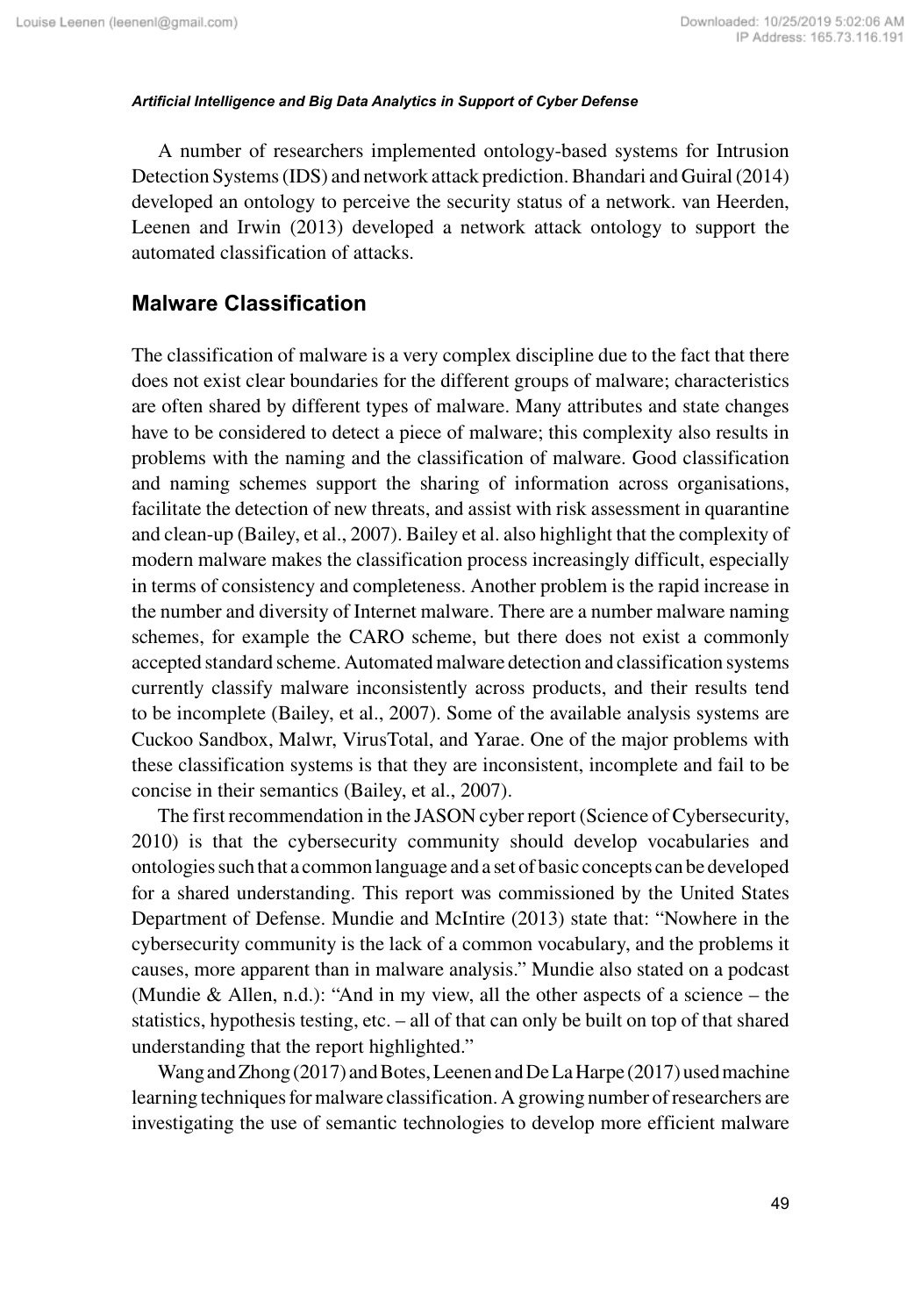classification systems (Mundie & McIntire, 2013) (Huang, Chuang, Tsai, & Lee, 2010) (Chiang & Tsuar, 2010).

## **Ontology-Based Approaches**

The modern military environment is faced with an overwhelming amount of information from heterogeneous sources that has to be processed, integrated, interpreted, and exploited in order to gain situational awareness. The development and application of military related ontologies have grown tremendously the past 15 years. Curts and Campbell (2005) stated that "…the sorts of semantic interoperability provided by ontology technology are indispensable" in attempting to improve our understanding of Command and Control. A number of efforts have been devoted to developing ontologies for military applications and we mention a few of these below. Lombard, Gerber and van der Merwe (2012) developed an ontology for countermeasures against military aircraft. Belk & Noyes (2012) used an ontology to categorise all operations in cyber space. There are a number of ontology-based approaches to counter-terrorism (Turner & Weinberg, 2011) (Chmielewski, Galka, Jarema, Krasowski, & Kosinki, 2009).

Orbst, Chase and Markeloff (2012) have done work in support of the development of an ontology of the cybersecurity domain that will enable data integration across disparate data sources. They propose a number of resources for the envisioned ontology that range from domain specific resources, languages, vocabularies, ontologies and schemas. Their ontology is currently focussed on malware but they propose the inclusion of actors, victims, infrastructure, and capabilities.

Ontologies have been developed to support cybersecurity policy implementation: Jansen van Vuuren, Leenen and Zaaiman (2014) developed an ontology to support the implementation of the South African National Cybersecurity Policy. Due to the many role players, functions and relations that are involved in such an implementation, the authors present an ontology to represent the environment in which the policy implementation is to be done. Cuppens-Boulahia et al. (Cuppens -Boulahia, Cuppens, de Vergara, & Vazquez, 2008) proposed an ontology-based approach to instantiate new security policies to counteract network attacks.

Oltramari  $\&$  Lebiere (2013) represent requirements for building a cognitive system for decision support with the capability of simulating defensive and offensive cyber operations by employing a semantic approach that includes the use of ontologies.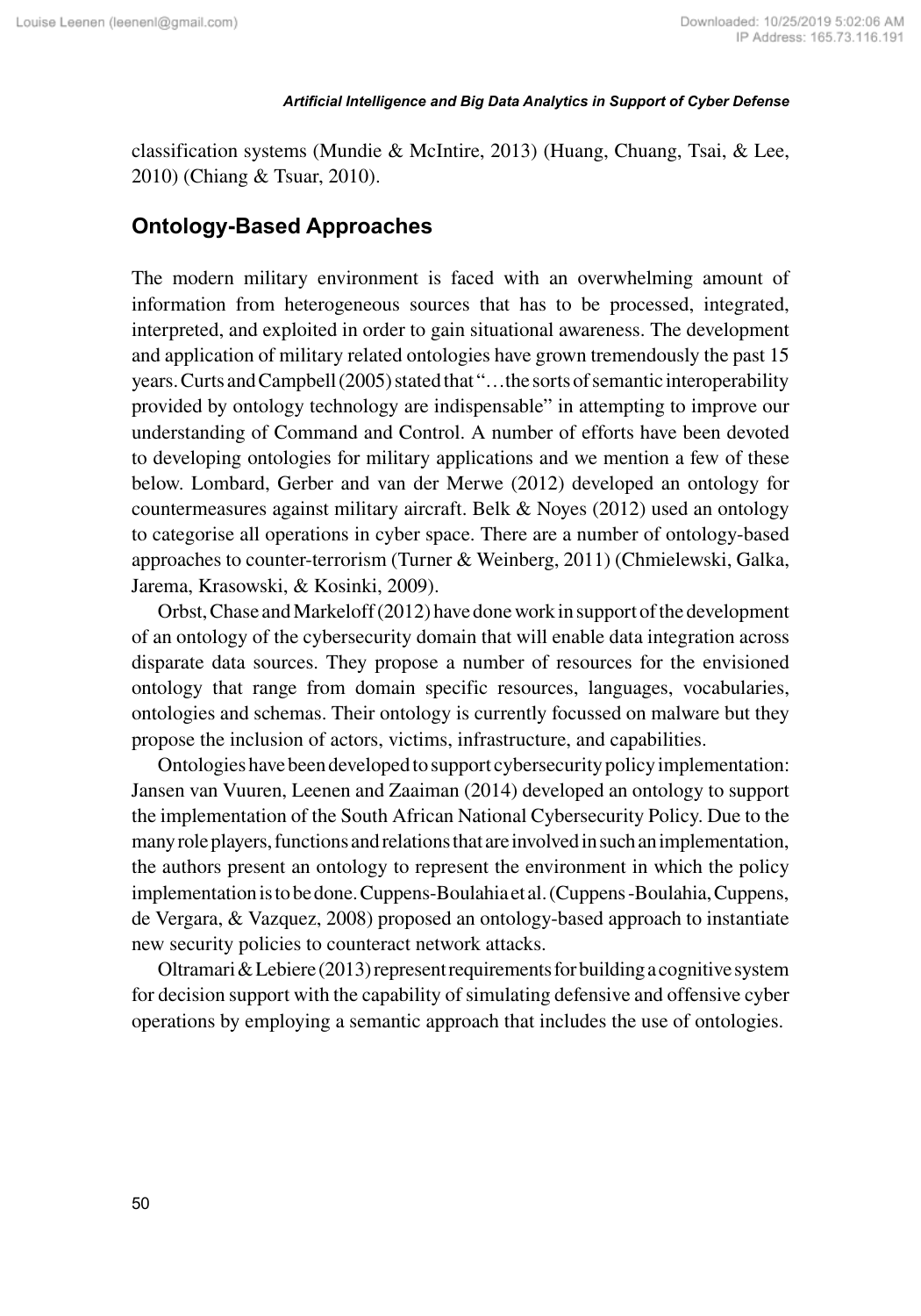## **EMERGING RESEARCH AREAS**

One of the necessary steps to obtain interoperability is to encourage research disciplines such as the big data and linked data communities to collaborate with the semantics research community. Linked data refers to a way of representing structured data so that it can be interlinked and become enhanced. There is a need for more research to be done in this area: Grobelnik, Mladenic and Fortuna (2012) performed a quick test in 2012 by looking at the number of hits for key words such as "big data" (20 million), "semantic web" (9 million) and "big data & semantic web" (0.3 million). They also searched for the number of appearances of "semantic" in the four leading books published in 2011 on "big data" and found very few incidences.

Janssen & Grady (2013) explored the use of big data technologies augmented by ontologies to improve cybersecurity. They note that these technologies have the potential to revolutionise the handling of large volumes of cyber data. One way in which big data analytics will be effective in the cyber domain is to identify patterns rather than processing collections of pages. Janssen and Grady also maintain that semantic technologies are crucial for the handling of big data sets across multiple domains. Little inroads have yet been made to integrate big datasets. These researchers argue that integration ontologies will have to be developed to provide metadata for browsing and querying: the integrating ontology should automatically construct queries to the big data repository. A significant challenge in using ontologies for automated data analytics across data sets that requires attention is probabilistic reasoning. This is due to the fact that analysis will have to be done under some uncertainty.

Although there are a number of emerging trends in both the semantic research and big data communities, we focus on four main trends relevant for cyber defence: the creation of interoperability and platforms for the sharing of information, the importance of intelligence-led approaches, blockchain and disruptive technologies. Scalable reasoning methods and stream reasoning are two emerging areas in the semantics community that should be noted by the cyber defence community. These methods can support the building of more efficient cyber defence systems.

## **Cybersecurity Information Sharing, Knowledge Representation and Interoperability**

*[The] Semantic Web in its most general aim is about interoperability being needed in almost all areas of research and business (Grobelnik, Mladenic, & Fortuna, 2012).*

Formal models of cybersecurity information, vocabularies, standardised representations, data formats and exchange protocols are required to share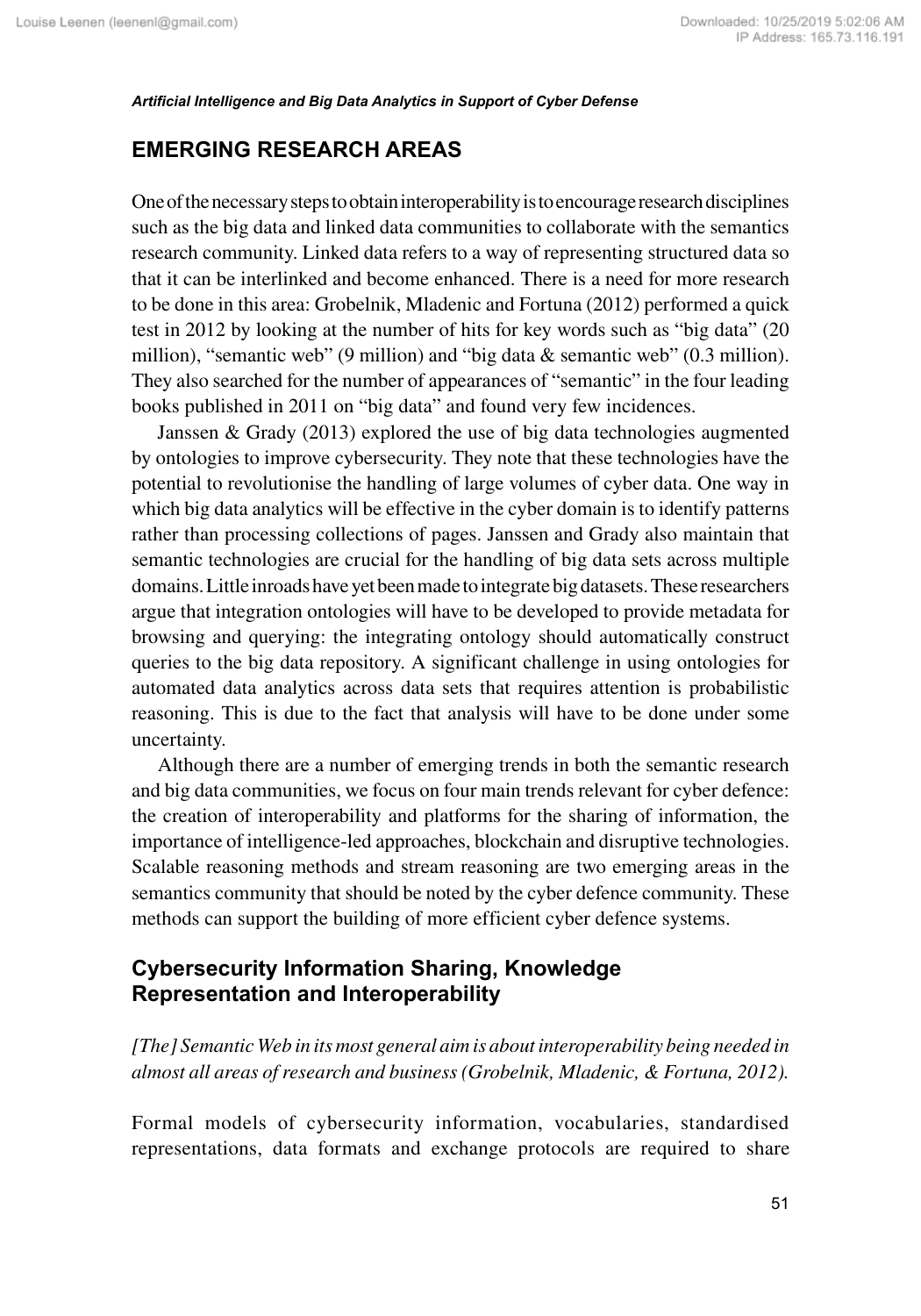cybersecurity information effectively in the cybersecurity community. Significant effort has been made to categorise cybersecurity information and standardise data formats and protocols (Hernandez-Ardieta & Tapiador, 2013). According to Dandurand and Serrano (2013) current practices and supporting technologies limit the ability of organisations to share information securely with trusted partners. These authors give an overview of a number of cybersecurity standards and initiatives that have been developed such as the European Information Sharing and Alert System (EISAS (enhanced) report on implementation., 2011) and languages and structures developed by the MITRE corporation: Common Vulnerabilities and Exposures (CVE), Common Platform Enumeration (CPE) and others (Martin, 2008). Adoption of standards is improving but recently, subject-matter experts from the RSA organisation stated that: "Data standards for describing and transmitting threat information have advanced significantly, but much progress is needed to extend existing standards and drive wider adoption in vendor solutions. Threat information-sharing and collaboration programs help organizations augment their expertise and capabilities in detecting and remediating advanced threats, but most sharing programs are hindered by a heavy reliance on manually intensive, nonscalable processes and workflows." (Hartman, 2012).

Janowics & Hitzler (2012) cite the usefulness in publication of own data as one of the examples of the added value of semantics: the creation of intelligent metadata enables researchers to support the discovery and reuse of their data. They also stress the shift from developing increasingly complex software to the creation of metadata, and that smart data will make all future applications more usable, flexible and robust. Ontologies should be used to restrict the interpretation of domain vocabularies towards their intended meaning and reduce the risk of combining unsuitable data and models, something which purely syntactic approaches or natural language representation often fail to do (Kuhn, 2005).

The availability of cybersecurity datasets for machine learning and other AI-based systems is an issue that is important for the creation of benchmarks. Yavanoglu and Aydos (2017) raise the problem that although there are several studies on particular datasets, there are limited studies on the comprehensive state of security related datasets. They give a comprehensive review of publicly available datasets as well as an assessment of AI and machine learning applications using these sets.

Numerous organisations across the globe detect and gather information regarding cyber-attacks, network intrusions and malware. Standard, shared systems should be developed to collate and encourage information sharing to enable improved protection against cyber events. However, due to the vast amount of information and the speed at which cyber-attacks take place, timely decision making and automated responses are required and the use of ontologies to accomplish this goal is important (Dandurand & Serrano, 2013). A 2008 review of existing security ontologies stated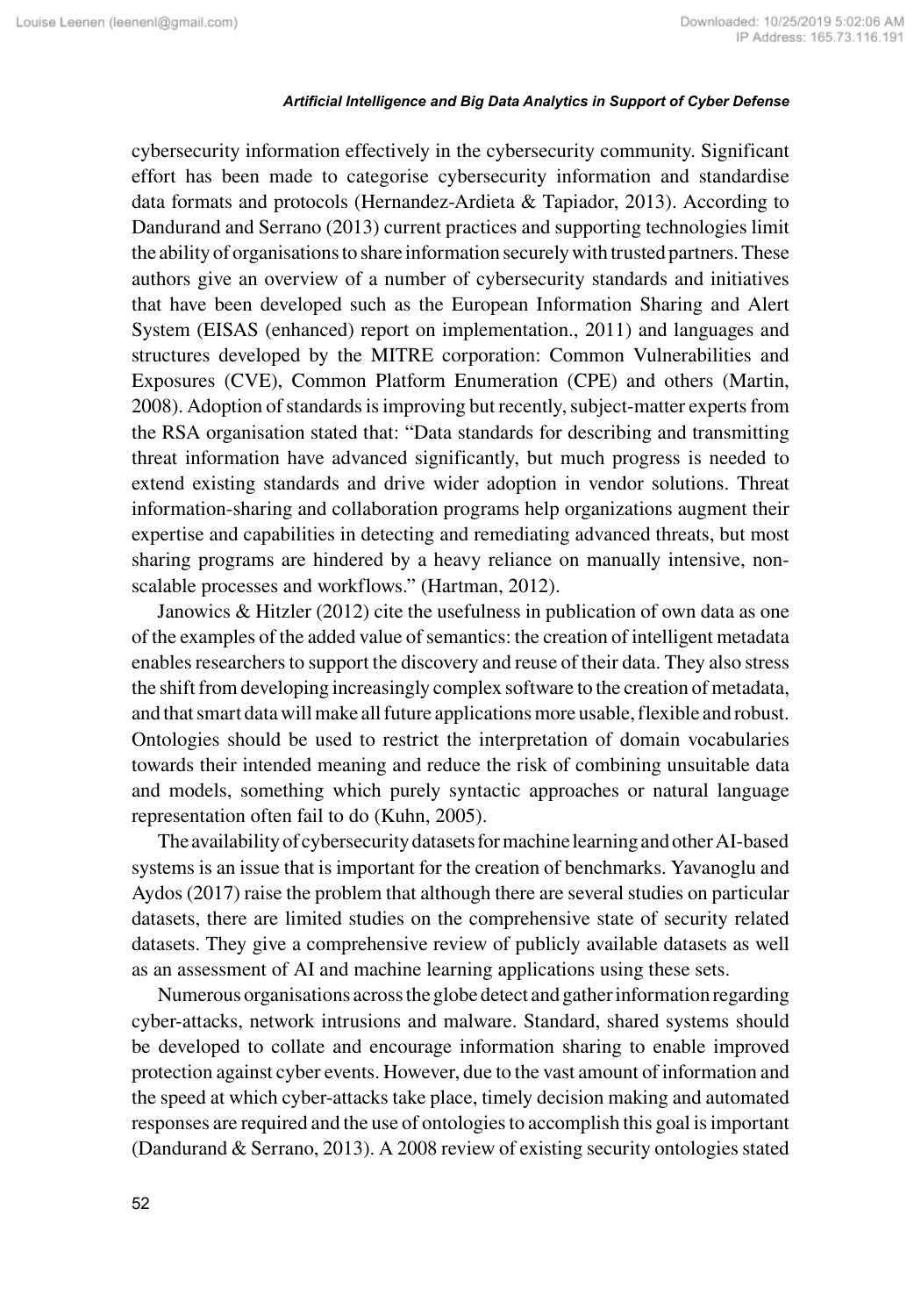that the security community requires a complete security ontology that addresses insufficiencies in existing ontologies and provides reusability, communication and knowledge sharing (Blanco, et al., 2008). Similarly, there should be a standard malware classification system and vocabulary.

Orbst, Chase and Markeloff (2012) has made an attempt at creating an ontology for the cyber domain. They are using an initial ontology that is mainly focussed on malware but present a discussion of the development of an ontology for the whole domain. They give a description of the potential ontologies and standards that can be used in the global ontology. These resources include cyber and malware standards, schemas and technologies, foundational or upper ontologies, utility ontologies. An overview of the possible architecture is also given. Janssen  $\&$  Grady (2013) also proposed the development of a cyber domain ontology that will contain all knowledge necessary for assessment, decision, planning and response in this domain. They base their proposal on the fact that system awareness currently resides in the minds of large numbers of cyber professionals. This information should be gathered in a single repository. Although it is a daunting task, the researchers argue that the recent successes of ontology engineering and the high stakes in the cybersecurity domain makes it necessary to solve on a national level. This argument can also be applied on an international level in the view of the authors of this paper.

There are issues such as trust and willingness to share which will also have to be addressed.

## **Intelligence-Led Approaches**

Intelligence-led security is depicted by the *Information Age* as one of the 11 trends that will dominate cyber security in 2016 (Rossi, 2015). Intelligence-led security approaches in cybersecurity will be able to produce better results in terms of tracking security incidents and analysing huge amounts of information. Traditional technologies cannot cope with the rate at which information is generated and are unable to tie together unlinked pieces of information in order to create situational awareness. Real-time monitoring, advance warning and speedy analysis time will support quick reaction to security incidents.

The research director of Gartner, Lawrence Pingree, said the lack of automated intelligence sharing prevents human and business processes from responding to breaches. Pingree also said security systems must become "adaptable based on contextual awareness, situational awareness and controls themselves can inform each other and perform policy enforcement based on degrees or gradients of threat and trust levels" (Marko, 2014).

According to the Ponemon Institute's 2015 and 2018 cybersecurity studies (Study on Global Megatrends in Cybersecurity, 2018) (Global Megatrends in Cybersecurity,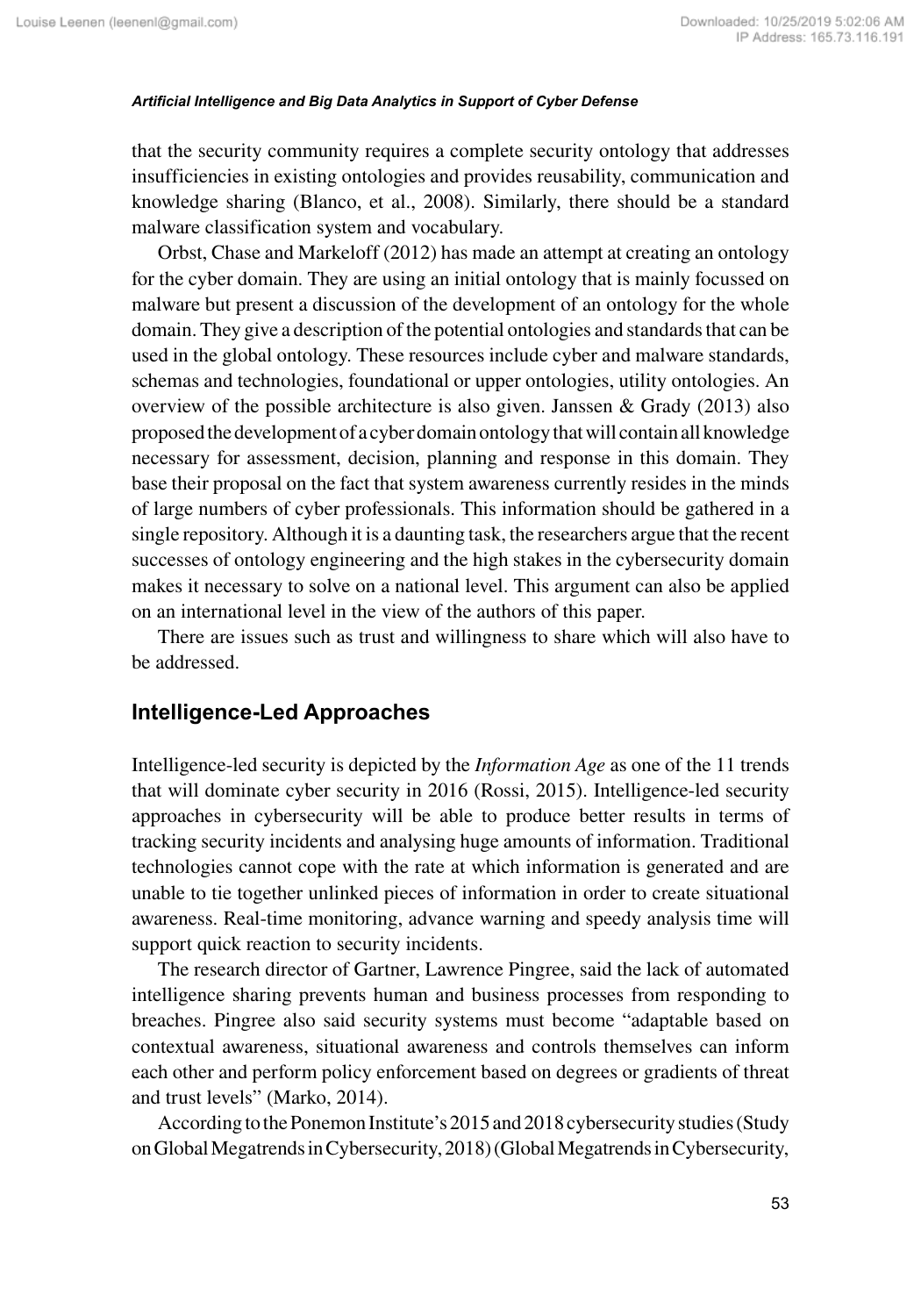2015), technology innovation will shift towards big data analytics, forensics, intelligence-based cyber solutions, AI and threat intelligence feeds. They predict that the following technologies will gain the most in importance over the next three years: encryption for data at rest, big data analytics, SIEM and cybersecurity intelligence, automated forensics tools, encryption for data in motion, next generation firewalls, web application firewalls, threat intelligence feeds and sandboxing or isolation tools.

# **Blockchain Technology for Cybersecurity**

Blockchain technology can protect data from tampering. Every participant in a blockchain has a copy of the list of transactions. This distributed basis of the chain makes tampering and modification to data very difficult because every action on the chain is fully transparent. (Wolfson, 2018)

Applications of the technology in cybersecurity include (Wolfson, 2018) (Horbenko, n.d.):

- One example of an application of this technology is the protection of datalogs.
- The prevention of fraud and data theft. A hacker would have to take down a whole chain which is almost impossible; each node will continue to verify data in that chain.
- Preventing Distributed Denial of Service (DDOS) attacks by fully decentralising the Domain Name System (DNS).

## **Disruptive Technologies**

Disruptive technologies that can pose cyber risks are for examples the Internet of Things (IoT), the acceptance of virtual currencies, the use of AI, big data analytics, the use of drones and the use of cloud services. According to the latest Ponemon study on Cybersecurity (Study on Global Megatrends in Cybersecurity, 2018), enabling and disruptive technologies are currently having the second and fifth greatest impact cybersecurity, respectively. In the same study, disruptive technologies are rated to pose the biggest threat to cybersecurity over the next three years. The impact and reduction of these risks should receive attention from the cybersecurity domain.

## **Scalable Reasoning Methods**

Scalability is a feature of a system that enables it to accommodate growth. The primary purpose of providing meaning to data is to facilitate reasoning about the data, so as to be able to perform sophisticated tasks such as intelligent search and data integration. Reasoning is an expensive computational endeavour, however.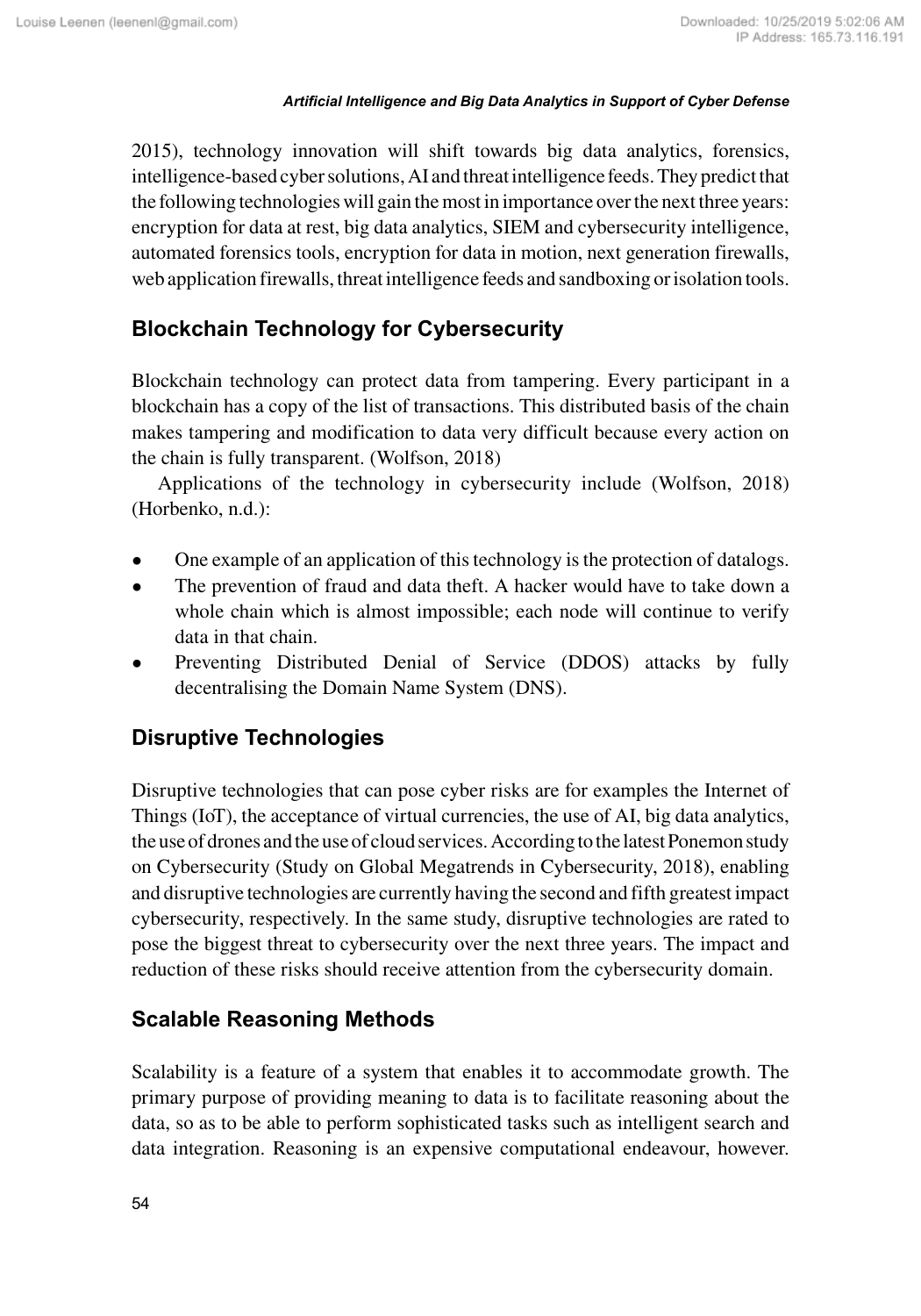One of the major challenges in this regard is the development of scalable reasoning methods. In recent years there have been a number of breakthroughs in the design of scalable ontology languages. The most important of these are the three profiles of the Web Ontology Language OWL 2: OWL 2 EL, OWL 2 DL, and OWL 2 RL (Motik, et al., n.d.). All three profiles are sub-languages of OWL 2, each designed expressly for representing a particular class of ontologies. The focus on specific classes of ontologies makes it possible to design reasoning methods with very attractive computational properties. To get a sense of the difference between the three profiles, it is important to understand that there is a distinction to be drawn between data and an ontology, the latter being used to provide meaning to the data.

OWL 2 EL is designed for scenarios in which the ontology is large and complicated, but with fairly small amounts of data underlying it. A representative example of a large OWL 2 EL ontology is the medical ontology SNOMED CT<sup>2</sup>, with more than 300 000 active concepts and more than 1 000 000 relationships between the concepts. With SNOMED being represented as an ontology in OWL 2 EL, modern reasoning methods are able to classify all the concepts in SNOMED CT within a matter of milliseconds – a feat that was considered impossible about 15 years ago.

OWL 2 DL, on the other hand, is designed for cases in which an ontology is relatively small but spans large amounts of data. It is frequently used by employing the ontology as a semantic layer into which large database systems are being plugged. This enables users to query a database through the semantic layer, thereby obtaining truly intelligent responses from the system. The power of OWL 2 DL querying lies in the development of techniques where queries posed through the ontology are rewritten as standard database queries. This makes it possible to exploit existing efficient database querying methods, and has the potential for very fast and efficient querying.

Finally, OWL RL exploits the fact that many domains of interest can be represented using rule-like statements, and adopts existing techniques for reasoning efficiently with rule-based systems. OWL 2 RL is aimed at applications that require scalable reasoning without sacrificing too much expressive power. It is designed to accommodate OWL 2 applications that can trade the full expressivity of the language for efficiency, as well as RDF(S) applications that need some added expressivity. OWL 2 RL reasoning systems can be implemented using rule-based reasoning engines. The ontology consistency, class expression satisfiability, class expression subsumption, instance checking, and conjunctive query answering problems can be solved in time that is polynomial with respect to the size of the ontology. The RL acronym reflects the fact that reasoning in this profile can be implemented using a standard Rule Language.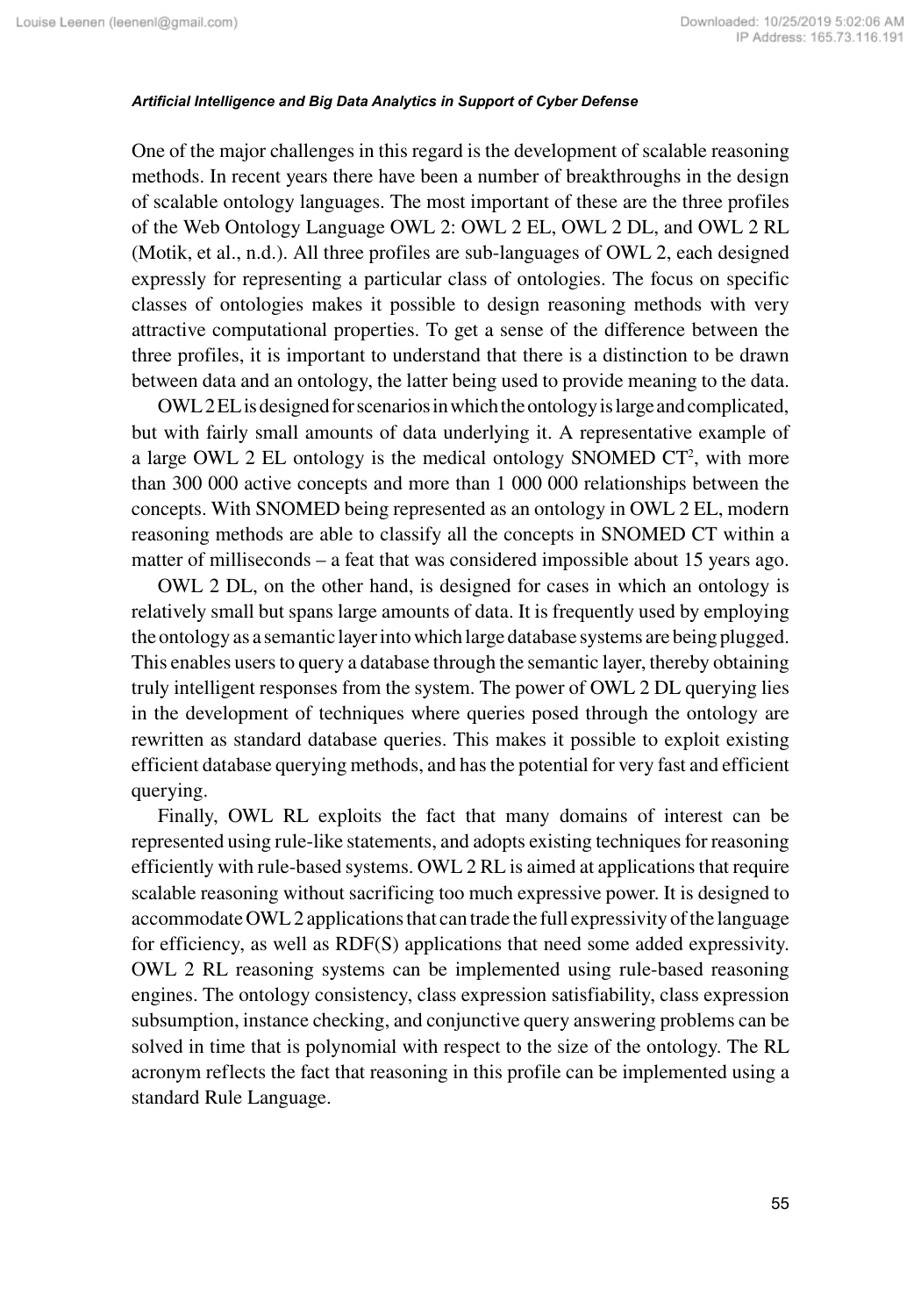One of the recent advances regarding scalability is the recognition that the socalled knowledge graphs used in many practical applications, and increasingly being used by big players such as Google and Facebook can be considered as a semantic technology. Knowledge graphs can be considered as shallow versions of ontologies (Krötzsch, 2017). The inexpressivity inherent in these representations provides for some limitations, but allow for enormous scalability. In doing so, the technology dovetails well with the availability of large amounts of data. In short, the advantage of the use of knowledge graphs is perfectly summarised by the phrase "Ontologies meets Big Data".

## **Stream Reasoning**

Most of the currently available semantic technologies are based on the assumption that information is static. This is, of course, not a realistic assumption, and one of the important trends in this area is the development of tools able to deal with dynamic information that changes over time. A particularly useful scenario to consider is one where an incremental flow of data is available. Examples of this include data obtained from sensor network monitoring, traffic engineering, RFID tags applications, telecom call recording, medical record management, financial applications, and clickstreams, and are frequently referred to as streams of data. Clearly, information needed for ensuring cybersecurity falls in this category as well. Reasoning over such streams of data is referred to as stream reasoning (Della Valle, Ceri, van Harmelen, & Fensel, 2009). The goal of stream reasoning is to draw relevant conclusions and react to new situations with minimal delays. It is needed to support a variety of important functionalities in autonomous systems such as situation awareness, execution monitoring, and decision-making.

What is needed for efficient, intelligent stream reasoning is the provision of the abstractions, foundations, methods, and tools required to integrate data streams and existing reasoning systems, and there is broad consensus that the ability to reason about streaming data to cope with the increasing amount of dynamic data on the web is the next big step in semantic technologies. The research agenda for this challenge has been picked up by a number of research groups internationally ((Stuckenschmidt, Ceri, Della Valle, & van Harmelen, 2010). At its core is the goal to combine existing semantic technologies with data streams in order to perform stream reasoning. Work has been done on the foundations of real-time reasoning on data streams as they become available (Beck, Dao-Tran, Eiter, & Fink, 2014). It has also led to alternative abstractions for representing and querying semantic streams of data. Various forms of deductive and inductive stream reasoning have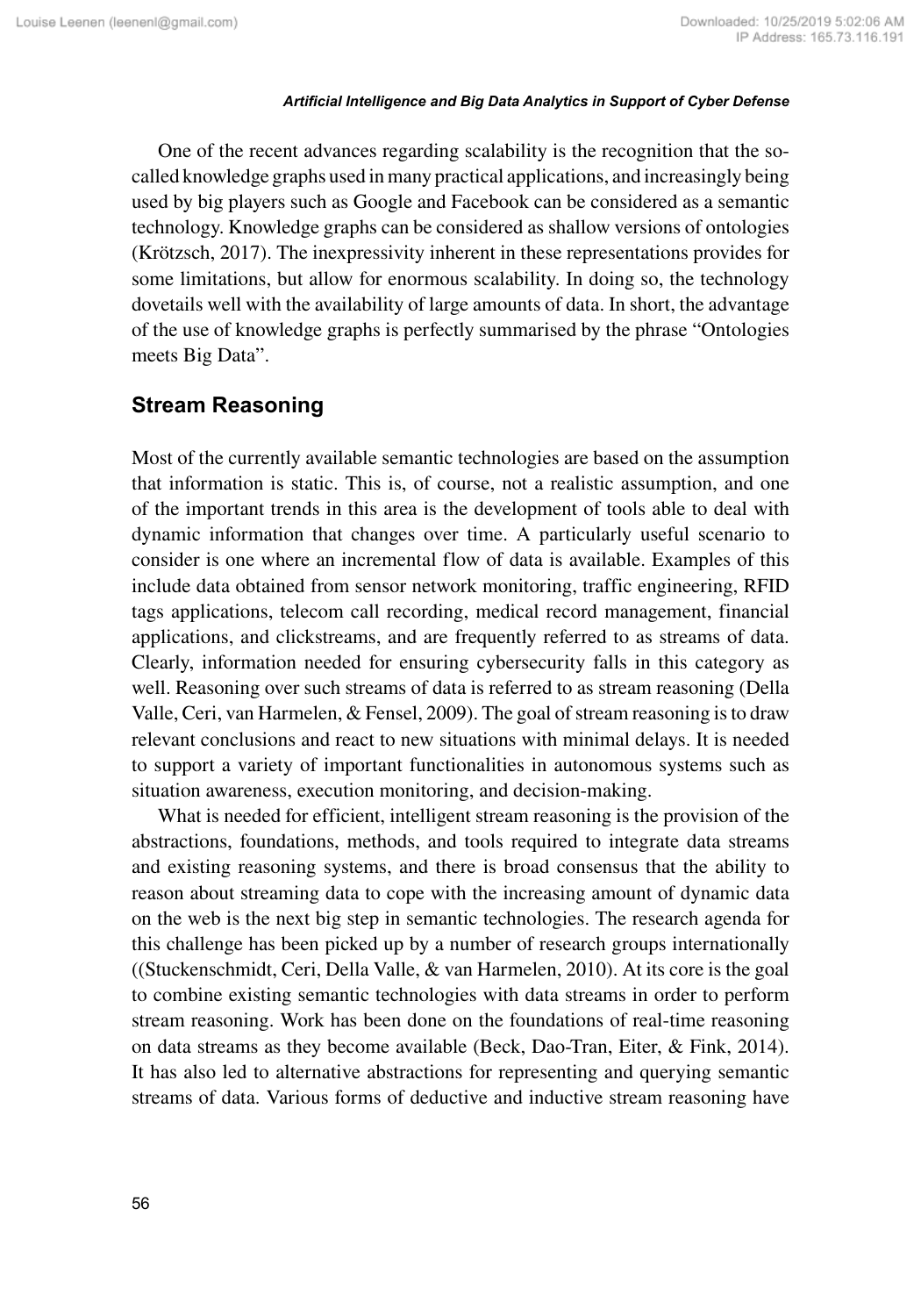been investigated (Barbieri, et al., 2010). In terms of improving the efficiency of stream reasoning methods, the exploitation of the temporal order of data streams has been recognised as a key optimisation method for stream reasoning. In a similar vein, parallelisation and distribution techniques for stream reasoning have been investigated (Albeladi, 2012).

# **CONCLUSION**

This paper considers the application of big data analytics and semantic technologies for cyber defence by giving an overview of the current state of affairs, and identifying emerging trends in the combination of these fields. Big data analytics provides the ability to deal with large sets of diverse data, structured and unstructured, in almost real-time while semantic technologies provide the ability to make sense of the resulting information. Semantic technologies allow one to tie together seemingly unrelated pieces of information. The emerging trends also serve as the authors' recommendations for future research areas in the domain.

# **REFERENCES**

Addressing Big Data Security Challenges: The Right Tools for Smart Protection. (2012). *Trend Micro.* Retrieved from [http://www.trendmicro.com/cloud-content/us/](http://www.trendmicro.com/cloud-content/us/pdfs/business/white-papers/wp_addressing-big-data-security-challenges.pdf) [pdfs/business/white-papers/wp\\_addressing-big-data-security-challenges.pdf](http://www.trendmicro.com/cloud-content/us/pdfs/business/white-papers/wp_addressing-big-data-security-challenges.pdf)

Albeladi, R. (2012). Distributed Reasoning on Semantic Data Streams. In *11th International Semantic Web Conference (ISWC) in Lecture Notes in Computer Science. 7650* (pp. 433-436). Berlin: Springer.

Alrajeh, N., & Lloret, J. (2013). Intrusion Detection Systems Based on Artificial Intelligence Techniques in Wireless Sensor Networks. *International Journal of Distributed Sensor Networks*.

Bailey, M., Oberheide, J., Andersen, J., Mao, Z. M., Jahanian, F., & Nazario, J. (2007). Automated Classification and Analysis of Internet Malware. In *International Symposium on Recent Advances in Intrusion Detection (RAID'07)* (pp. 187-197). Springer. 10.1007/978-3-540-74320-0\_10

Balepin, I., Maltsev, S., Rowe, J., & Levitt, K. (2003). Using specification-based intrusion detection for automated response. In *Recent Advances in Intrusion Detection* (pp. 136–154). Berlin: Springer. doi:10.1007/978-3-540-45248-5\_8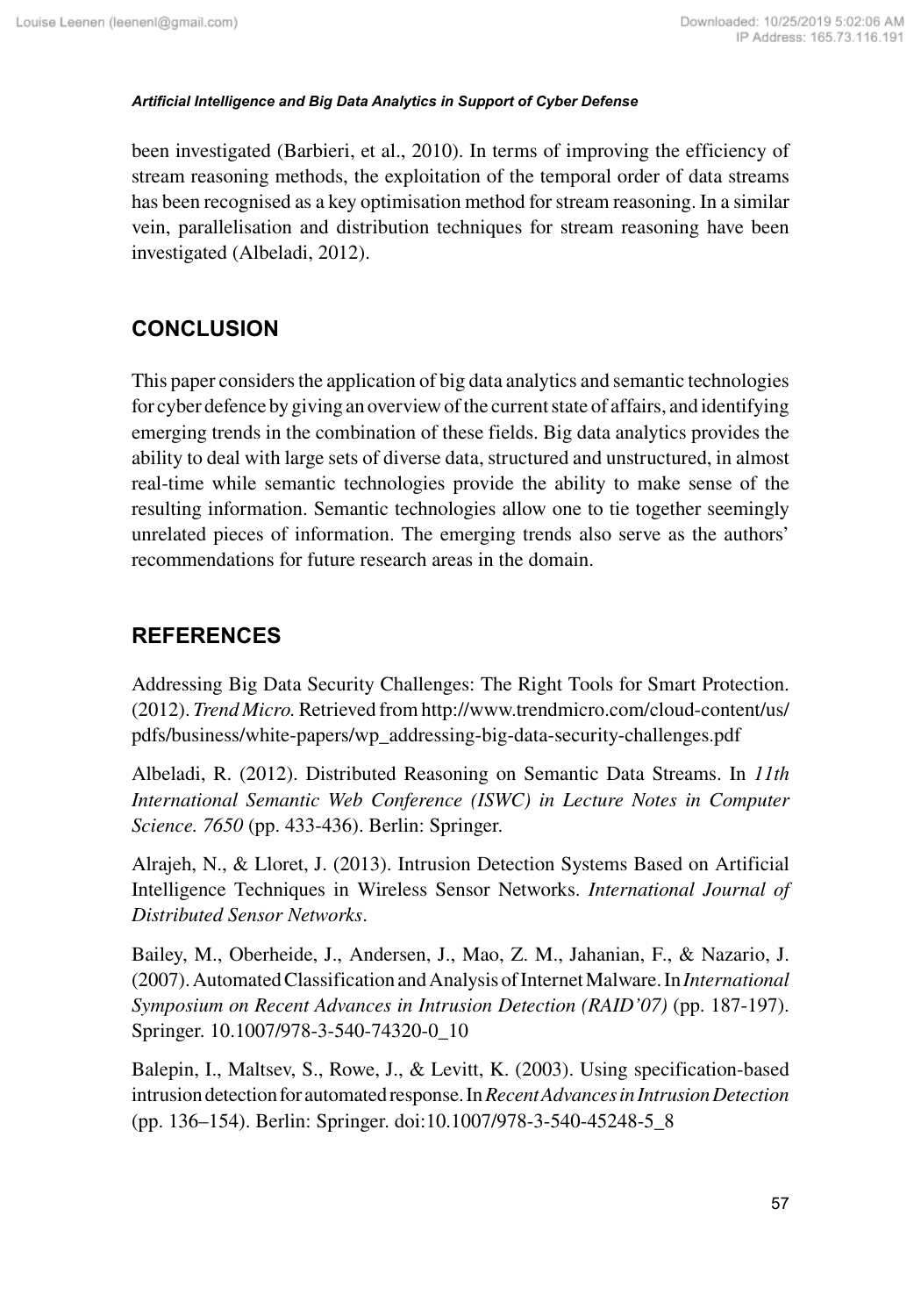Barbieri, D., Braga, D., Ceri, S., Valle, E., Huang, Y., Tresp, V., ... Wermser, H. (2010). Deductive and Inductive Stream Reasoning for Semantic Social Media Analytics. *IEEE Intelligent Systems*, *25*(6), 32–41. doi:10.1109/MIS.2010.142

Beck, H., Dao-Tran, M., Eiter, T., & Fink, M. (2014). Towards a Logic-Based Framework for Analyzing Stream Reasoning. In *3rd International Workshop on Ordering and Reasoning* (*Vol. 1303)*. CEUR-WS.org.

Belk, R., & Noyes, M. (2012). *On the Use of Offensive Cyber Capabilities* (Master's thesis). Harvard Kennedy School. Retrieved from [http://www.dtic.mil/docs/citations/](http://www.dtic.mil/docs/citations/ADA561817) [ADA561817](http://www.dtic.mil/docs/citations/ADA561817)

Berners-Lee, T., Hendler, J., & Lassila, O. (2001). The Semantic Web. *Scientific American*, *284*(5), 28–37. doi:10.1038cientificamerican0501-34 PMID:11341160

Bhandari, P., & Guiral, M. (2014). *Ontology Based Approach for Perception of Network Security State. In Recent Advances in Engineering and Computational Sciences* (pp. 1–6). RAECS.

Big Data Analytics for Security Intelligence. (2013). *The Cloud Security Alliance (CSA).* Retrieved from [https://downloads.cloudsecurityalliance.org/initiatives/bdwg/](https://downloads.cloudsecurityalliance.org/initiatives/bdwg/Big_Data_Analytics_for_Security_Intelligence.pdf) [Big\\_Data\\_Analytics\\_for\\_Security\\_Intelligence.pdf](https://downloads.cloudsecurityalliance.org/initiatives/bdwg/Big_Data_Analytics_for_Security_Intelligence.pdf)

Big Data Analytics in Cyber Defense. (2013). *Ponemon Institute*. Retrieved from [http://](http://www.ponemon.org/local/upload/file/Big_Data_Analytics_in_Cyber_Defense_V12.pdf) [www.ponemon.org/local/upload/file/Big\\_Data\\_Analytics\\_in\\_Cyber\\_Defense\\_V12.](http://www.ponemon.org/local/upload/file/Big_Data_Analytics_in_Cyber_Defense_V12.pdf) [pdf](http://www.ponemon.org/local/upload/file/Big_Data_Analytics_in_Cyber_Defense_V12.pdf)

Bio, L. (n.d.). *Semantic Web vs. Semantic Technologies*. Retrieved from Cambridge Semantics: [http://www.cambridgesemantics.com/semantic-university/semantic](http://www.cambridgesemantics.com/semantic-university/semantic-web-vs-semantic-technologies)[web-vs-semantic-technologies](http://www.cambridgesemantics.com/semantic-university/semantic-web-vs-semantic-technologies)

Blanco, C., Lasheras, J., Valencia-García, R., Fernández-Medina, E., Toval, A., & Piattini, M. (2008). A Systematic Review and Comparison of Security Ontologies. *Third International Conference on Availability, Reliability and Security (ARES 08)*, 813-820. 10.1109/ARES.2008.33

Botes, F., Leenen, L., & de La Harpe, R. (2017). Ant Tree Miner Amyntas: Automatic, Cost-Based Feature Selection for Intrusion Detection. *Journal of Information Warfare*, *16*(4), 73–92.

Chiang, H.-S., & Tsuar, W.-J. (2010). Ontology-based Mobile Malware Behavioural Analysis. *IEEE Second International Conference on Social Computing (SocialCOM 2010)*. 10.1109/SocialCom.2010.160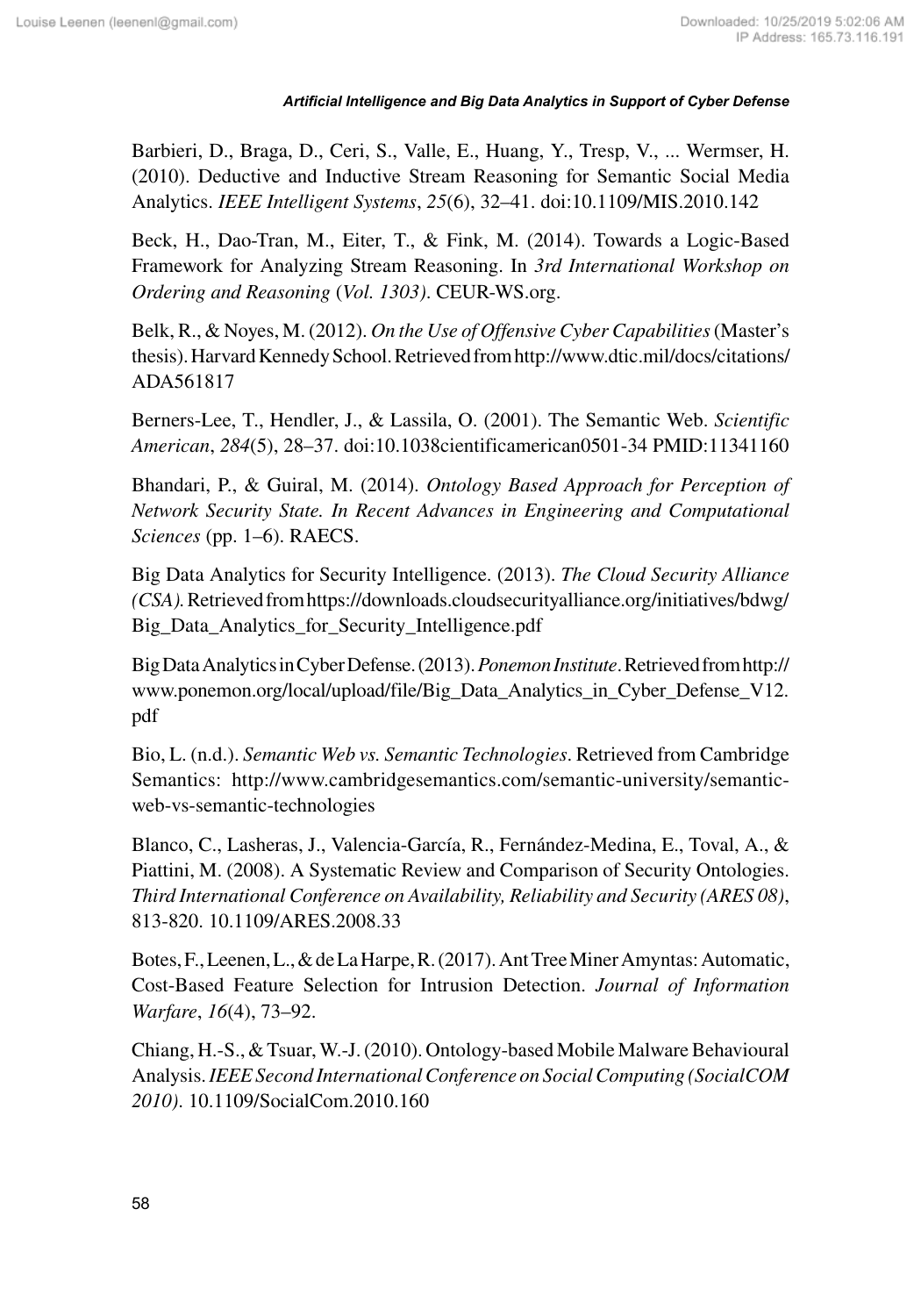Chmielewski, M., Galka, A., Jarema, P., Krasowski, K., & Kosinki, A. (2009). *Semantic Knowledge Representation in Terrorist Threat Analysis for Crises Management Systems*. Military University of Technology.

Cuppens-Boulahia, N., Cuppens, F., de Vergara, J., & Vazquez, E. (2008). An Ontology-based Approach to react to Network Attacks. *3rd International Conference on Risks and Security of Internet and Systems (CRiSIS '08)*, 280-305.

Curts, R., & Campbell, D. (2005). Building an Ontology for Command & Control. *10th International Command and Control Research and Technology Symposium*, McLean, VA.

Dandurand, L., & Serrano, O. (2013). Towards Improved Cyber Security Information Sharing. In *5th International Conference on Cyber Conflict.* Talinn: NATO CCD COE Publications.

Della Valle, E., Ceri, S., van Harmelen, F., & Fensel, D. (2009). It's a Streaming World! Reasoning Upon Rapidly Changing Information. *Intelligent Systems*, *9*(6), 83–89. doi:10.1109/MIS.2009.125

Dilek, S., Cakir, K., & Aydin, M. (2015). Applications of Artificial Intelligence Techniques to Combating Cyber Crimes. *International Journal of Artificial Intelligence & Applications*, *6*(1), 29–39. doi:10.5121/ijaia.2015.6102

EISAS (enhanced) report on implementation. (2011). *ENISA*. Retrieved from [https://www.enisa.europa.eu/activities/cert/other-work/eisas\\_folder/eisas-report](https://www.enisa.europa.eu/activities/cert/other-work/eisas_folder/eisas-report-on-implementation-enhanced)[on-implementation-enhanced](https://www.enisa.europa.eu/activities/cert/other-work/eisas_folder/eisas-report-on-implementation-enhanced)

*Global Megatrends in Cybersecurity.* (2015). Ponemon Institute.

Graham, A. (2018, March 22). *Artificial Intelligence in Cyber Security*. Retrieved from IT Governance: [https://www.itgovernance.co.uk/blog/artificial-intelligence](https://www.itgovernance.co.uk/blog/artificial-intelligence-in-cyber-security/)[in-cyber-security/](https://www.itgovernance.co.uk/blog/artificial-intelligence-in-cyber-security/)

Grobelnik, M., Mladenic, D., & Fortuna, B. (2012). Semantic Web in 10 years. *11th International Semantic Web Conference (SWC2012) Workshop on "What will the Semantic Web look like in 10 years from now",* Boston, MA.

Gruber, T. (1993). A translation approach to portable ontology specifications. *Knowledge Acquisition*, *5*(2), 199–220. doi:10.1006/knac.1993.1008

Hartman, B. M. (2012). *Breaking Down Barriers to Collaboration in the Fight Against Advanced Threats.* RSA Security Brief February 2012. Retrieved from [http://www.](http://www.emc.com/collateral/industry-overview/11652-h9084-aptbdb-brf-0212-online.pdf) [emc.com/collateral/industry-overview/11652-h9084-aptbdb-brf-0212-online.pdf](http://www.emc.com/collateral/industry-overview/11652-h9084-aptbdb-brf-0212-online.pdf)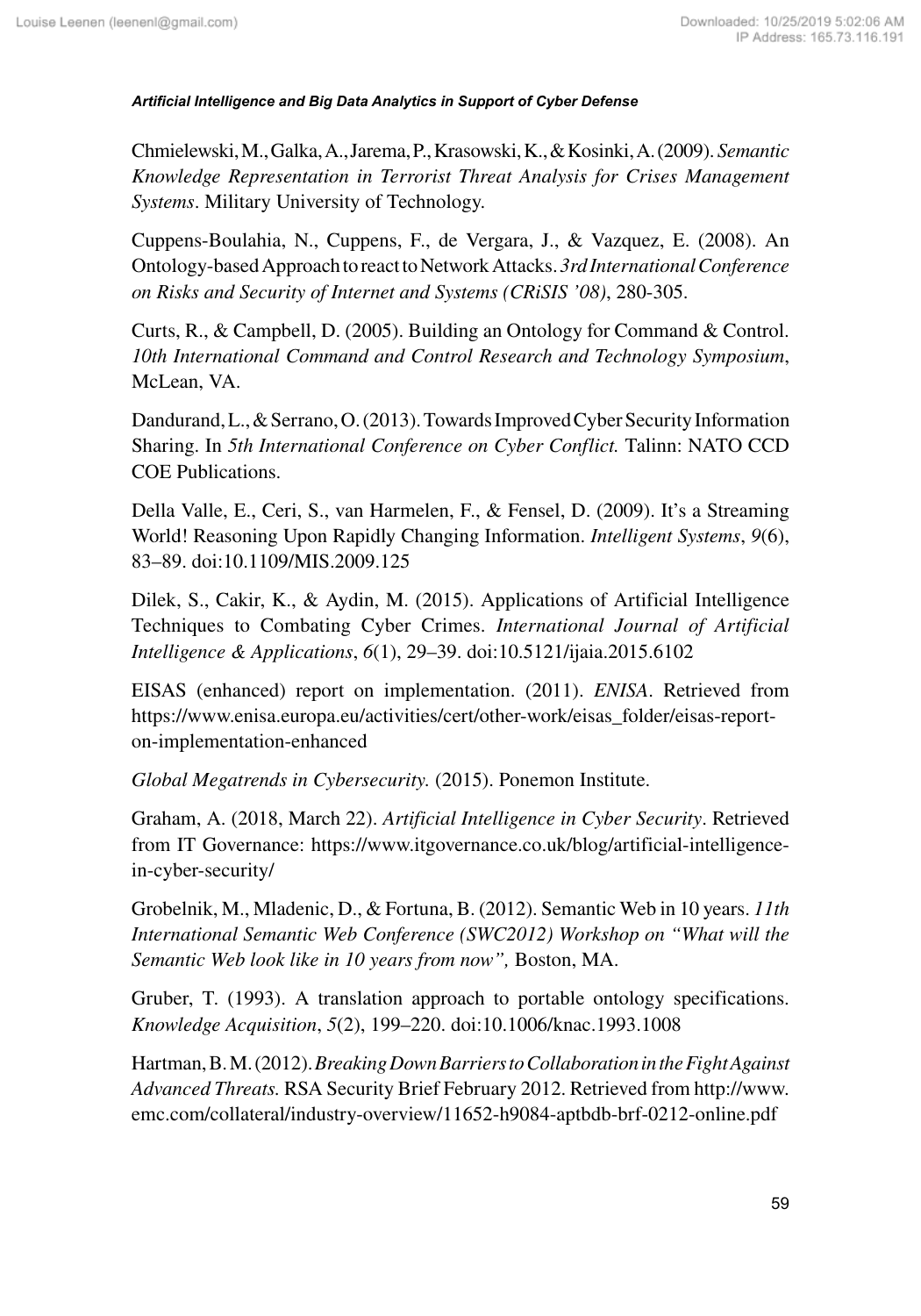Hernandez-Ardieta, J., & Tapiador, J. (2013). Information Sharing Models for Cooperative Cyber Defence. *5th International Conference on Cyber Conflict.* NATO CCD COE Publications.

Horbenko, Y. (n.d.). *Using Blockchain Technology to Boost Cyber Security*. Retrieved from Steel Wiki: [https://steelkiwi.com/blog/using-blockchain-technology-to-boost](https://steelkiwi.com/blog/using-blockchain-technology-to-boost-cybersecurity/)[cybersecurity/](https://steelkiwi.com/blog/using-blockchain-technology-to-boost-cybersecurity/)

Huang, H.-D., Chuang, T.-Y., Tsai, Y.-L., & Lee, C.-S. (2010). Ontology-based Intelligent System for Malware Behaviour Analysis. *The International Conference on Fuzzy Systems (FUZZ)*, 1-6.

IBM Security Intelligence with Big Data. (n.d.). Retrieved from IBM: [http://www-](http://www-03.ibm.com/security/solution/intelligence-big-data/)[03.ibm.com/security/solution/intelligence-big-data/](http://www-03.ibm.com/security/solution/intelligence-big-data/)

Janowicz, K., & Hitzler, P. (2012). *Key Ingredients for Your Next Semantics Elevator Talk.* Berlin: Springer.

Jansen van Vuuren, J., Leenen, L., & Zaaiman, J. (2014). Using an Ontology as a Model for the Implementation of the National Cybersecurity Policy Framework for South Africa. *9th International Conference on Cyber Warfare & Terrorism (ICCWS 2014)*.

Janssen, T., & Grady, N. (2013). Big Data for Combating Cyber Attacks. *Semantic Technology for Intelligence, Defense, and Security (STIDS 2013).*

Krötzsch, M. (2017). Ontologies for Knowledge Graphs. *30th International Workshop on Description Logics*.

Kuhn, W. (2005). Geospatial semantics: Why, of what, and how? *Journal on Data Semantics, 3534*.

Leenen, L., & Meyer, T. (2016). Semantic Technologies and Big Data: Analytics for Cyber Defence. *International Journal of Cyber Warfare & Terrorism*, *6*(3), 53–64. doi:10.4018/IJCWT.2016070105

Litan, A. (2014, January 14). *Reality Check on Big Data Analytics for Cybersecurity and Fraud*. Retrieved from Gartner:<https://www.gartner.com/doc/2651118>

Lohr, S. (2012, March 29). *New U.S. Research will Aim at Flood of Digital Data*. Retrieved from The New York Time: from [http://www.nytimes.com/2012/03/29/](http://www.nytimes.com/2012/03/29/technology/new-us-research-will-aim-at-flood-of-digital-data.html) [technology/new-us-research-will-aim-at-flood-of-digital-data.html?](http://www.nytimes.com/2012/03/29/technology/new-us-research-will-aim-at-flood-of-digital-data.html)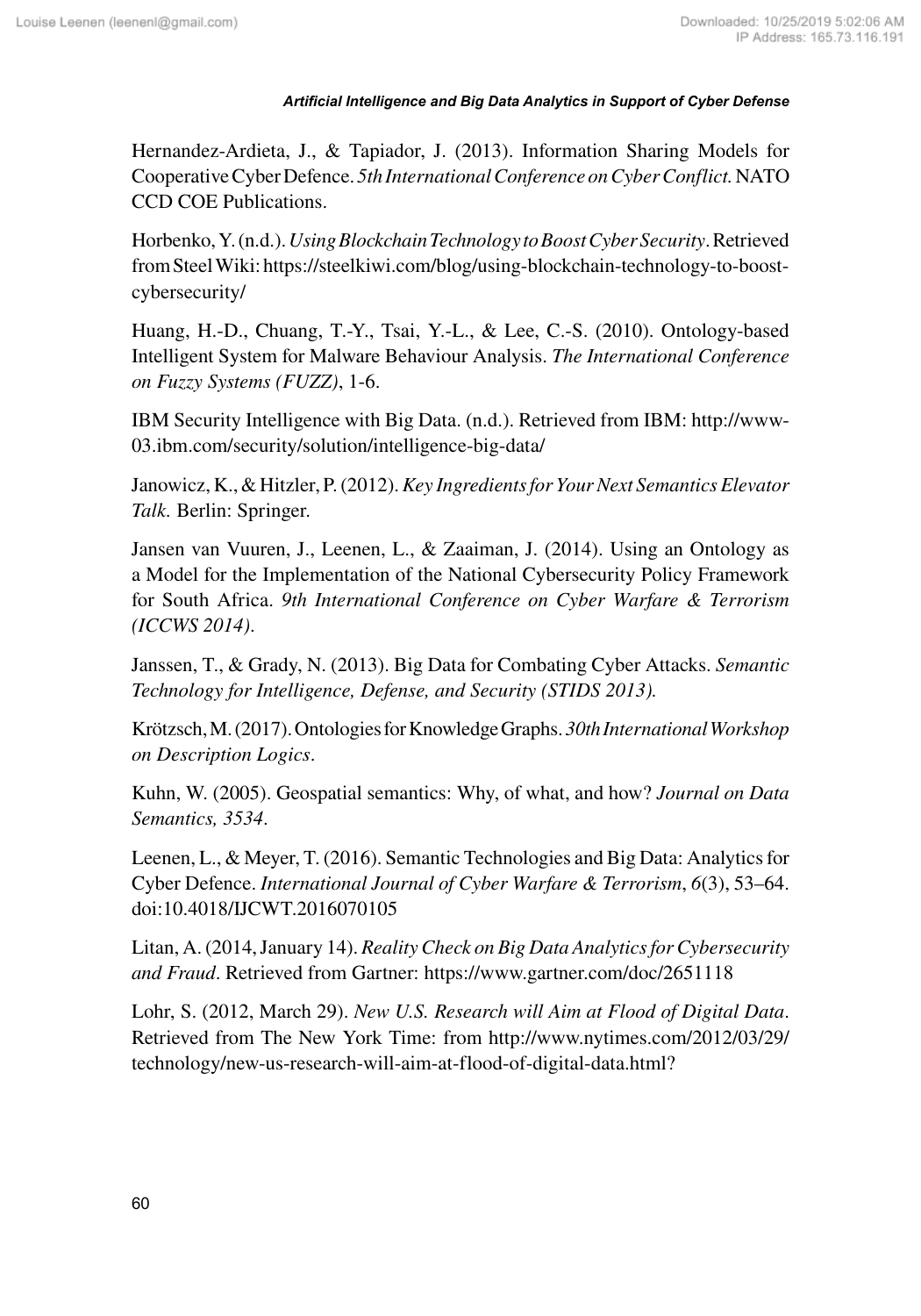Lombard, N., Gerber, A., & van der Merwe, A. (2012). Using Formal Ontologies in the Development of Countermeasures for Military Aircraft. *Eighth Australasian Ontology Workshop*.

Marko, K. (2014, November 9). *Big Data: Cyber Security's Silver Bullet? Intel makes the case*. Retrieved from Social Innovation Reports: [http://www.forbes.com/](http://www.forbes.com/sites/kurtmarko/2014/11/09/big-data-cyber-security/#5d833caa294e) [sites/kurtmarko/2014/11/09/big-data-cyber-security/#5d833caa294e](http://www.forbes.com/sites/kurtmarko/2014/11/09/big-data-cyber-security/#5d833caa294e)

Martin, R. (2008). Making Security Measurable and Manageable. In *IEEE Military Communications Conference (MILCOM 2008* (pp. 1-9). IEEE.

Martindale, J. (2018, August 3). *What is a Blockhain?* Retrieved from Digital Trends: <https://www.digitaltrends.com/computing/what-is-a-blockchain/>

Masimbuka, M., Grobler, M., & Watson, B. (2018). Towards and Artificial Intelligence Framework to Actively Defend Cyberspace. In *European Conference on Cyber Warware and Security.* ACPI.

MecElwee, S., Heaton, J., Fraley, F., & Cannady, J. (2017). Deep Learning for Prioritizing and Responding to Intrusion Detection Alerts. *Cyber Security and Trusted Computing, 3*.

Motik, B., Cuenca Grau, B. I. H., Whu, Z., Fokoue, A., & Lutz, C. (n.d.). *OWL 2 Web Ontology Language Profiles*. Retrieved from<http://www.w3.org/TR/owl2-profiles>

Mundie, D., & Allen, J. (n.d.). *Using a Malware Ontology to Make Progress Towards a Science of Cybersecurity*. Retrieved from CERT: [http://www.cert.org/podcast/](http://www.cert.org/podcast/show/20130509mundie.html) [show/20130509mundie.html](http://www.cert.org/podcast/show/20130509mundie.html)

Mundie, D., & McIntire, D. M. (2013). An Ontology for Malware Analysis. In *Eighth International Conference on Availability, Reliability and Security* (pp. 556- 558). IEEE.

Neditz, J., Dial, A., Jones, J., Grundman, J., & Bush, J. (2018). *Companies Begin to Protect Their Key Assets.* Retrieved from Kilpatrick Townsend and Ponemon Institute: https://www.kilpatricktownsend.com/en/Insights/Publications/2018/4/2018- Ponemon-Survey

Oltramari, A., & Lebiere, C. (2013). Towards a Cognitive System for Decision Support in Cyber Operations. Semantic Technology for Intelligence, Defense, and Security (STIDS 2013), 49-56.

Orbst, L., Chase, P., & Markeloff, R. (2012). Developing an Ontology of the Cyber Security Domain. *Semantic Technology for Intelligence, Defense, and Security (STIDS 2012).*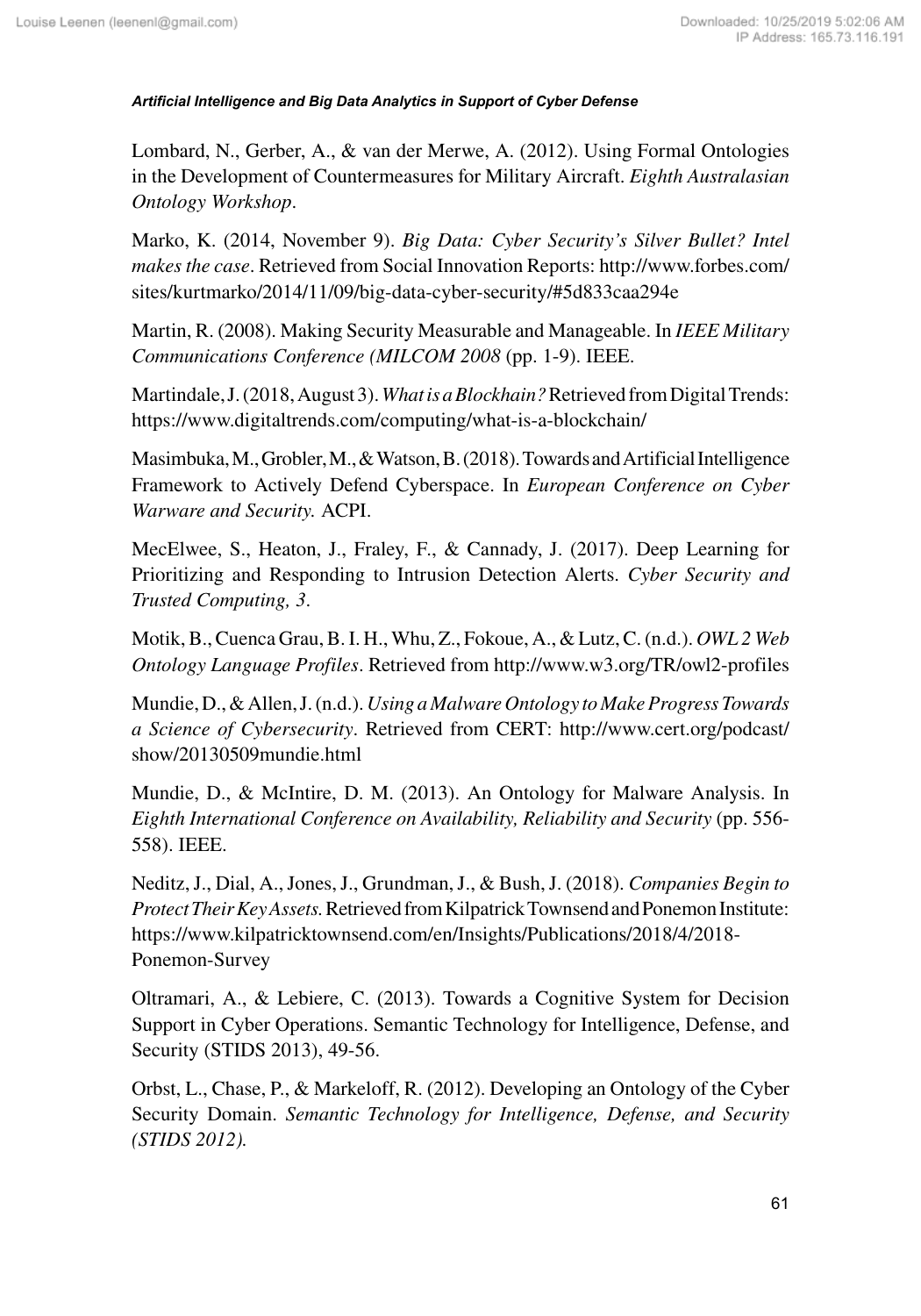Ponemon, L. (2016). *Ponemon Institute and Cloudera announce a webinar on the state of cybersecurityBig Dataanalyctics on October 11 at 10am/1pm ET*. Ponemon Institute and Cloudera.

Riviera, J. (2014, February 6). *The Cloud Times. By 2016, 15 Percent of Large Global Companies will have Adopted Big Data Analytics for at least one Security or Fraud Detection Use Case*. Retrieved from Gartner: [http://www.gartner.com/](http://www.gartner.com/newsroom/id/2663015) [newsroom/id/2663015](http://www.gartner.com/newsroom/id/2663015)

Rossi, B. (2015, December 4). *11 Trends that will Dominate Cyber Security in 2016*. Retrieved from Information Age: [http://www.information-age.com/technology/](http://www.information-age.com/technology/security/123460617/11-trends-will-dominate-cyber-security-2016) [security/123460617/11-trends-will-dominate-cyber-security-2016](http://www.information-age.com/technology/security/123460617/11-trends-will-dominate-cyber-security-2016)

Saurabh, K. (2017, October 6). *7 Surprising Facts about AI and Big Data in Cybersecurity*. Retrieved from insideBIGDATA: [https://insidebigdata.](https://insidebigdata.com/2017/10/06/7-surprising-facts-ai-big-data-cybersecurity/) [com/2017/10/06/7-surprising-facts-ai-big-data-cybersecurity/](https://insidebigdata.com/2017/10/06/7-surprising-facts-ai-big-data-cybersecurity/)

Science of Cybersecurity. (2010). *MITRE Corporation*. Retrieved from [http://fas.](http://fas.org/irp/agency/dod/jason/cyber.pdf) [org/irp/agency/dod/jason/cyber.pdf](http://fas.org/irp/agency/dod/jason/cyber.pdf)

Stuckenschmidt, H., Ceri, S., Della Valle, E., & van Harmelen, F. (2010). Towards Expressive Stream Reasoning. *Semantic Challenges in Sensor Networks, Dagstuhl Seminar Proceedings, 10042.*

*Study on Global Megatrends in Cybersecurity.* (2018). Ponemon Institute Report.

Turner, M., & Weinberg, D. T. (2011). *A Simple Ontology for the Analysis of Terrorist Attacks.* UNM Digital Repository. Retrieved from [http://digitalrepository.](http://digitalrepository.unm.edu/ece_rpts/41) [unm.edu/ece\\_rpts/41](http://digitalrepository.unm.edu/ece_rpts/41)

Tyugu, E. (2011). Artificial Intelligence in Cyber Defence. In *3rd International Conference on Cyber Conflict (ICCC)* (pp. 1-11). IEEE.

van Heerden, R., Leenen, L., & Irwin, B. (2013). Automated classification of computer network attacks. *International Conference on Adaptive Science and Technology (ICAST 2013)*, 157-163.

Vasudevan, V. (2018, July 24). *How AI is transforming Cyber Defense*. Retrieved from Forbes: [https://www.forbes.com/sites/forbestechcouncil/2018/07/24/how-ai](https://www.forbes.com/sites/forbestechcouncil/2018/07/24/how-ai-is-transforming-cyber-defense/#127873be3bb2)[is-transforming-cyber-defense/#127873be3bb2](https://www.forbes.com/sites/forbestechcouncil/2018/07/24/how-ai-is-transforming-cyber-defense/#127873be3bb2)

Wang, B.-S., & Zhong, Q.-Z. (2017). Automatic Malware Classification and New Malware Detection using Machine Learning. *Frontiers of Information Technology and Electronic Engineering*, *18*(9), 1336–1347. doi:10.1631/FITEE.1601325